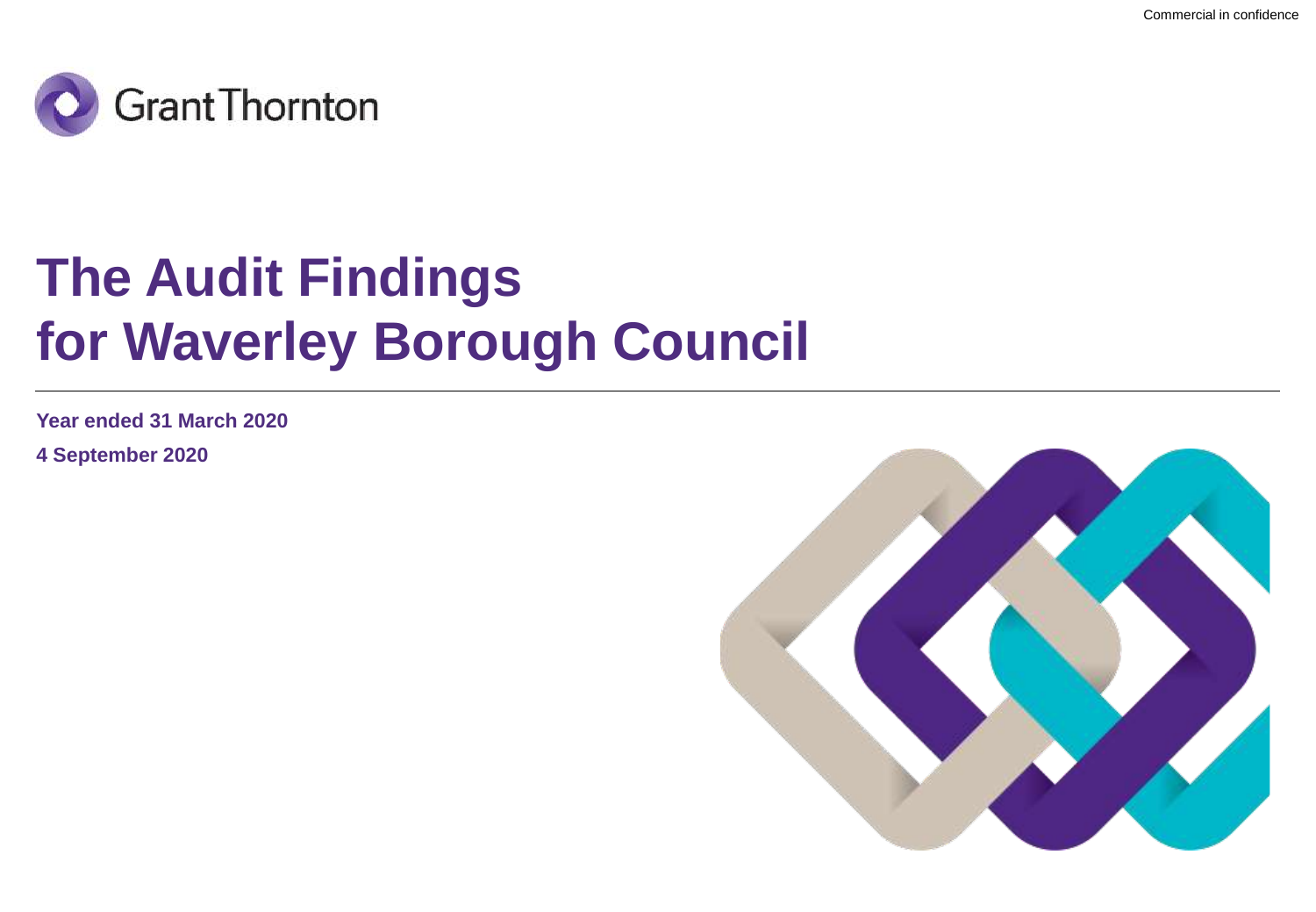### **Contents**

|                                                                          | <b>Section</b>                                | Page |
|--------------------------------------------------------------------------|-----------------------------------------------|------|
|                                                                          | 1. Headlines                                  | 3    |
| 000                                                                      | 2. Financial statements                       | 5    |
| <u>'ululu</u>                                                            | 3. Value for money                            | 17   |
|                                                                          | Independence and ethics<br>4.                 | 21   |
|                                                                          |                                               |      |
| <b>Your key Grant Thornton</b><br>team members are:                      | <b>Appendices</b>                             |      |
|                                                                          | A. Action plan                                | 23   |
| <b>Jon Roberts</b>                                                       | Follow up of prior year recommendations<br>В. | 25   |
| <b>Key Audit Partner</b><br>T: 0117 305 7699<br>E: jon.roberts@uk.gt.com | Audit adjustments<br>C.                       | 26   |
|                                                                          | Fees<br>D.                                    | 28   |
|                                                                          | Audit Opinion<br>Е.                           | 29   |
|                                                                          |                                               |      |

### **Mark Bartlett**

**Audit Manager** T: 0117 305 7896 E: Mark.Bartlett@uk.gt.com

#### **William Howard**

**Audit Incharge** T: 0121 232 5263 E: William.J.Howard@uk.gt.com

The contents of this report relate only to those matters which came to our attention during the conduct of our normal audit procedures which are designed for the purpose of expressing our opinion on the financial statements. Our audit is not designed to test all internal controls or identify all areas of control weakness. However, where, as part of our testing, we identify control weaknesses, we will report these to you. In consequence, our work cannot be relied upon to disclose all defalcations or other irregularities, or to include all possible improvements in internal control that a more extensive special examination might identify. This report has been prepared solely for your benefit and should not be quoted in whole or in part without our prior written consent. We do not accept any responsibility for any loss occasioned to any third party acting, or refraining from acting on the basis of the content of this report, as this report was not prepared for, nor intended for, any other purpose.

Grant Thornton UK LLP is a limited liability partnership registered in England and Wales: No.OC307742. Registered office: 30 Finsbury Square, London, EC2A 1AG. A list of members is available from our registered office. Grant Thornton UK LLP is authorised and regulated by the Financial Conduct Authority. Grant Thornton UK LLP is a member firm of Grant Thornton International Ltd (GTIL). GTIL and the member firms are not a worldwide partnership. Services are delivered by the member firms. GTIL and its member firms are not agents of, and do not obligate, one another and are not liable for one another's acts or omissions.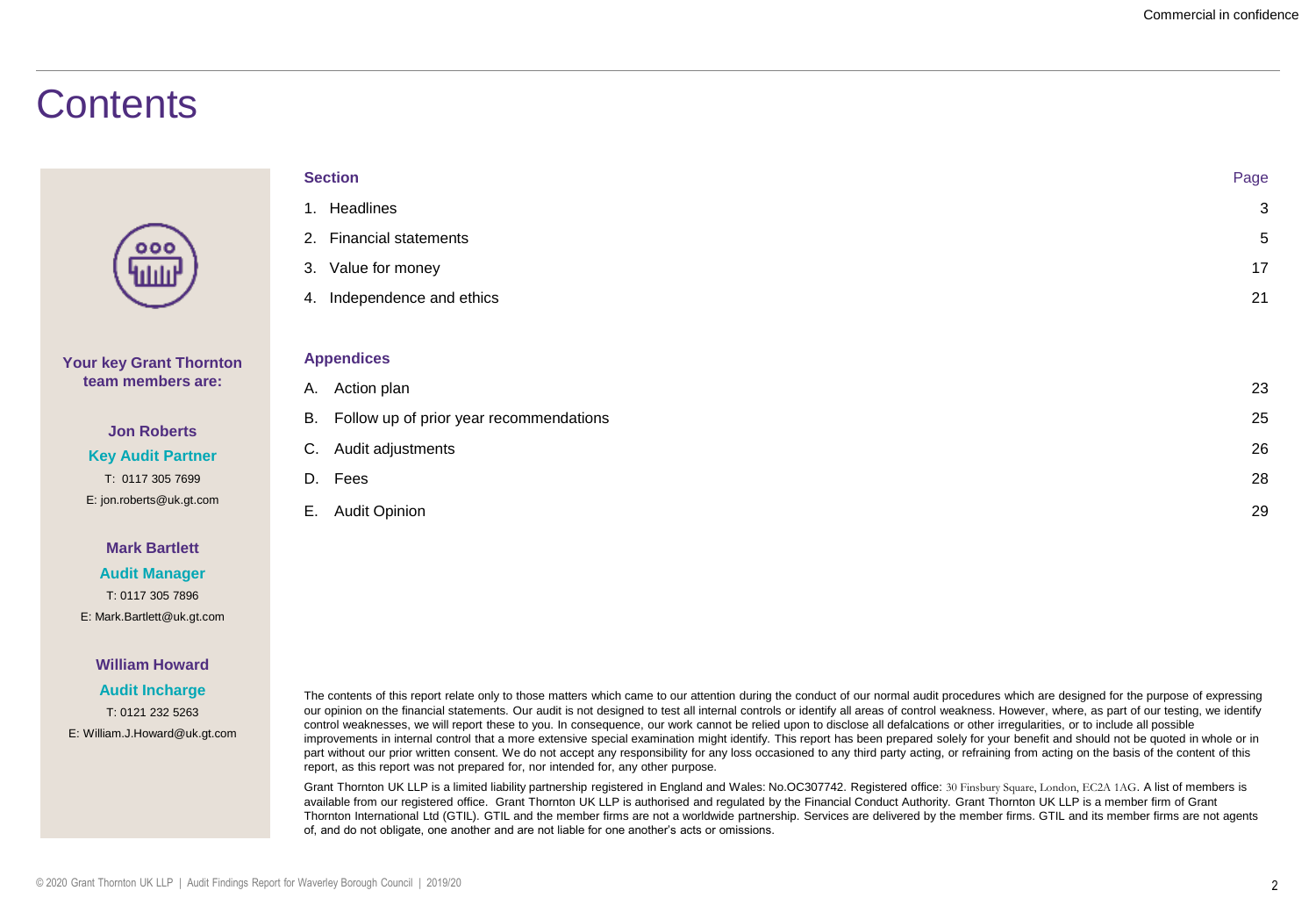### **Headlines**

This table summarises the key findings and other matters arising from the statutory audit of Waverley Borough Council ('the Council') and the preparation of the Council's financial statements for the year ended 31 March 2020 for those charged with governance.

**Financial Statements** Under International Standards of Audit (UK) (ISAs) and the National Audit Office (NAO) Code of Audit Practice ('the Code'), we are required to report whether, in our opinion, the Council's financial statements:

- give a true and fair view of the financial position of the Council and its income and expenditure for the year; and
- have been properly prepared in accordance with the CIPFA/LASAAC code of practice on local authority accounting and prepared in accordance with the Local Audit and Accountability Act 2014.

We are also required to report whether other information published together with the audited financial statements (including the Annual Governance Statement (AGS) and Narrative Report), is materially inconsistent with the financial statements or our knowledge obtained in the audit or otherwise appears to be materially misstated.

Our audit work was completed on remotely during July-September. Our findings are summarised on pages 5 to 16. We have not identified any adjustments to date to the financial statements that have resulted an adjustment to the Council's Comprehensive Income and Expenditure Statement. Audit adjustments are detailed in Appendix C. We have also raised recommendations for management as a result of our audit work in Appendix A. Our follow up of recommendations from the prior year's audit are detailed in Appendix B.

Our work is still in progress but there are no outstanding matters of which we are aware at this time that would require modification of our audit opinion (Appendix E) or material changes to the financial statements, subject to the following outstanding areas which are outstanding at the time of drafting the report;

- PPE revaluations (see page 8)
- work on the pension fund liability (see page 9).
- Journals
- Debtors (including HRA and Collection fund debtors)
- Creditors
- Operating expenditure
- Fee and charges responses to queries on sample evidence outstanding
- Capital grants
- Bad debt provision
- Housing benefits expenditure awaiting evidence for the top-up sample
- Financial instruments
- Leases
- Related parties
- completion of our internal quality review process
- receipt of management representation letter; and
- review of the final set of financial statements.

We have concluded that the other information to be published with the financial statements is consistent with our knowledge of your organisation.

Our anticipated audit report opinion will be unmodified including an Emphasis of Matter paragraph, highlighting the material uncertainty of the valuation of land and buildings.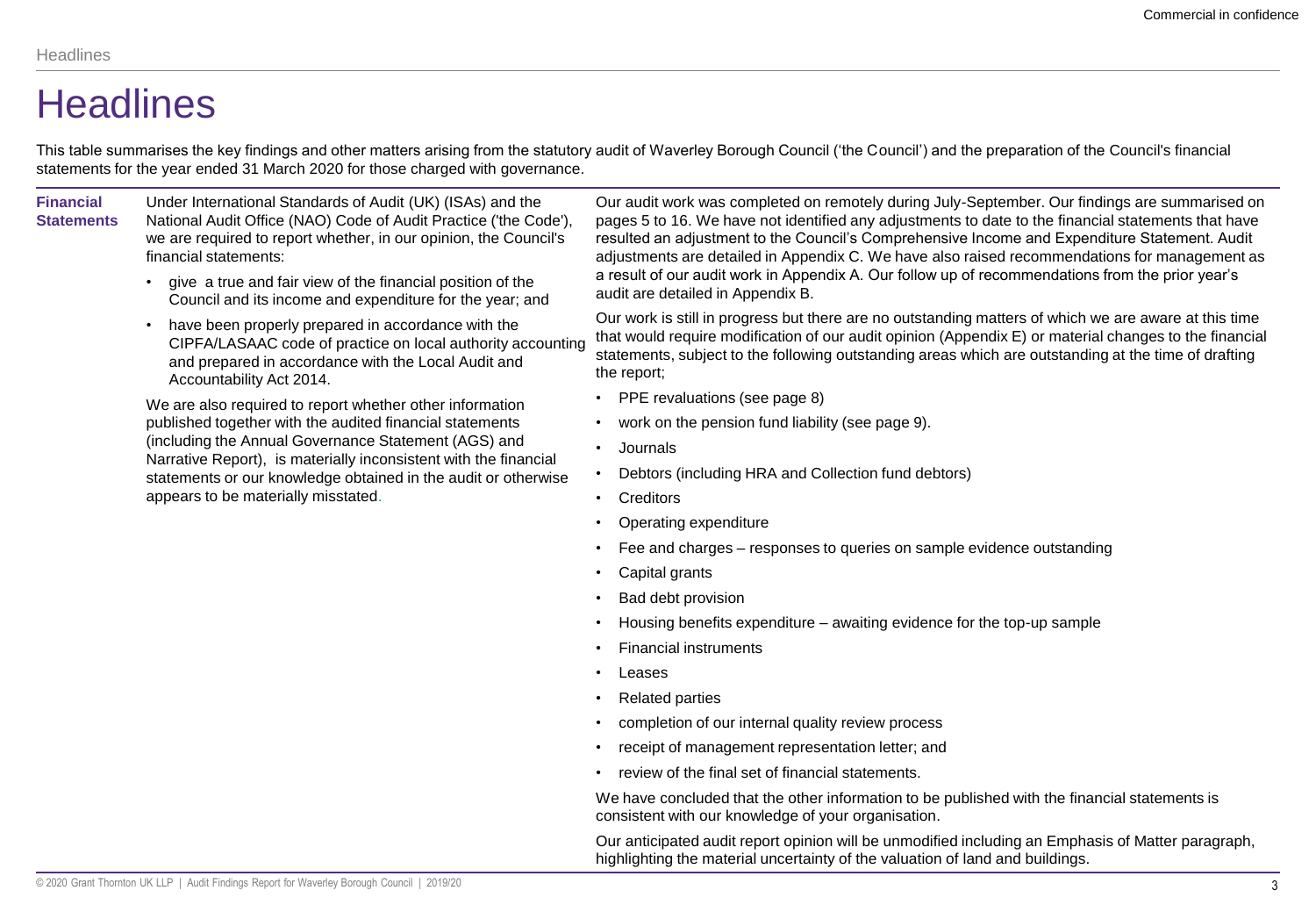### **Headlines**

This table summarises the key findings and other matters arising from the statutory audit of Waverley Borough Council ('the Council') and the preparation of the Council's financial statements for the year ended 31 March 2020 for those charged with governance.

| <b>Value for Money</b><br>arrangements                                                                                                                                                                                                                                        | made proper arrangements to secure economy, efficiency and                                                                                                                                      | Under the National Audit Office (NAO) Code of Audit Practice ('the We have completed our risk based review of the Council's value for money arrangements. We<br>Code'), we are required to report if, in our opinion, the Council has have concluded that Waverley Borough Council has proper arrangements to secure economy,<br>efficiency and effectiveness in its use of resources.                                                                                 |  |
|-------------------------------------------------------------------------------------------------------------------------------------------------------------------------------------------------------------------------------------------------------------------------------|-------------------------------------------------------------------------------------------------------------------------------------------------------------------------------------------------|------------------------------------------------------------------------------------------------------------------------------------------------------------------------------------------------------------------------------------------------------------------------------------------------------------------------------------------------------------------------------------------------------------------------------------------------------------------------|--|
|                                                                                                                                                                                                                                                                               | effectiveness in its use of resources ('the value for money (VFM)<br>conclusion').                                                                                                              | We have updated our VfM risk assessment to document our understanding of your<br>arrangements to ensure critical business continuity in the current environment. We have not<br>identified any new VfM risks in relation to Covid-19.                                                                                                                                                                                                                                  |  |
|                                                                                                                                                                                                                                                                               |                                                                                                                                                                                                 | We therefore anticipate issuing an unqualified value for money conclusion, as detailed in<br>Appendix E. Our findings are summarised on pages 17 to 20.                                                                                                                                                                                                                                                                                                                |  |
| Covid-19<br>The outbreak of the Covid-19 coronavirus pandemic has had a<br>significant impact on the normal operations of the Council.<br>Authorities are still required to prepare financial statements in<br>accordance with the relevant accounting standards and the Code |                                                                                                                                                                                                 | We updated our audit risk assessment to consider the impact of the pandemic on our audit<br>and issued an audit plan addendum in April 2020. In that addendum we reported an additional<br>financial statement risk in respect of Covid -19 and highlighted the impact on our VfM<br>approach. Further detail is set out on page 6.                                                                                                                                    |  |
|                                                                                                                                                                                                                                                                               | of Audit Practice, albeit to an extended deadline for the preparation<br>of the financial statements up to 31 August 2020 and the date for<br>audited financial statements to 30 November 2020. | Restrictions for non-essential travel has meant both Council and audit staff have had to<br>initiate remote access working arrangements including the remote accessing of financial<br>systems, the provision of working papers electronically by secure means, the use of video and<br>telephone conferencing arrangements and using virtual technology to observe the download<br>of data and other information to ensure its completeness and accuracy for testing. |  |
| <b>Statutory duties</b>                                                                                                                                                                                                                                                       |                                                                                                                                                                                                 | The Local Audit and Accountability Act 2014 ('the Act') also We have not exercised any of our additional statutory powers or duties.                                                                                                                                                                                                                                                                                                                                   |  |
|                                                                                                                                                                                                                                                                               | requires us to:                                                                                                                                                                                 | We have completed the majority of work under the Code and expect to be able to certify the                                                                                                                                                                                                                                                                                                                                                                             |  |
| report to you if we have applied any of the additional powers completion of the audit when we give our audit opinion.<br>and duties ascribed to us under the Act; and                                                                                                         |                                                                                                                                                                                                 |                                                                                                                                                                                                                                                                                                                                                                                                                                                                        |  |
|                                                                                                                                                                                                                                                                               | certify the closure of the audit.                                                                                                                                                               |                                                                                                                                                                                                                                                                                                                                                                                                                                                                        |  |

### **Acknowledgements**

We would like to take this opportunity to record our appreciation for the assistance and timely collaboration provided by the finance team and other staff during these unprecedented times.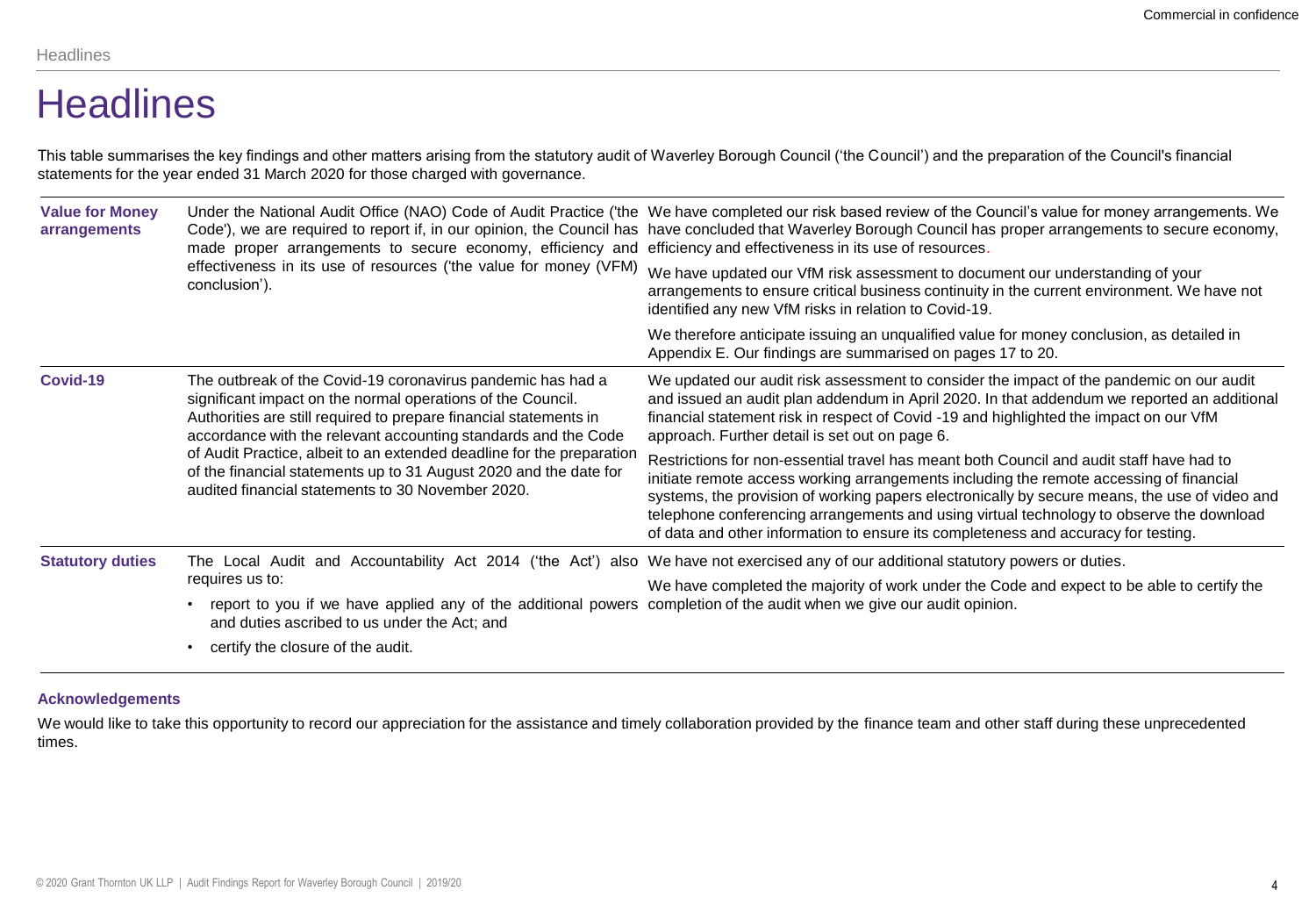### Audit approach

### **Overview of the scope of our audit**

This Audit Findings Report presents the observations arising from the audit that are significant to the responsibility of those charged with governance to oversee the financial reporting process, as required by International Standard on Auditing (UK) 260 and the Code of Audit Practice ('the Code'). Its contents have been discussed with management.

As auditor we are responsible for performing the audit, in accordance with International Standards on Auditing (UK) and the Code, which is directed towards forming and expressing an opinion on the financial statements that have been prepared by management with the oversight of those charged with governance. The audit of the financial statements does not relieve management or those charged with governance of their responsibilities for the preparation of the financial statements.

### **Our approach to materiality**

The concept of materiality is fundamental to the preparation of the financial statements and the audit process and applies not only to the monetary misstatements but also to disclosure requirements and adherence to acceptable accounting practice and applicable law.

We have revised the materiality levels that was reported in our audit plan due to the lower gross revenue expenditure in the draft 2019/20 financial statements.

|                                              | <b>Group Amount (£)</b> | <b>Council Amount (£)</b> |
|----------------------------------------------|-------------------------|---------------------------|
| Planning materiality (per the<br>Audit Plan) | 1.911k                  | 1.905k                    |
| Materiality for the financial<br>statements  | 1.832k                  | 1.782k                    |
| <b>Trivial matters</b>                       | 91 <sub>k</sub>         | 89k                       |

### **Audit approach**

Our audit approach was based on a thorough understanding of the Council's business and is risk based, and in particular included:

- An evaluation of the Council's internal controls environment, including its IT systems and controls; and
- substantive testing on significant transactions and material account balances, including the procedures outlined in this report in relation to the key audit risks

We have had to alter our audit plan, as communicated to you in our Audit Plan Addendum in April 2020, to reflect our response to the Covid-19 pandemic which we identified as an additional financial statements significant risk.

### **Conclusion**

We have substantially completed our audit of your financial statements and subject to outstanding queries being resolved, we anticipate issuing an unqualified audit opinion following the Audit Committee meeting on 14 September 2020, as detailed in Appendix E. These outstanding items are set out on page 3.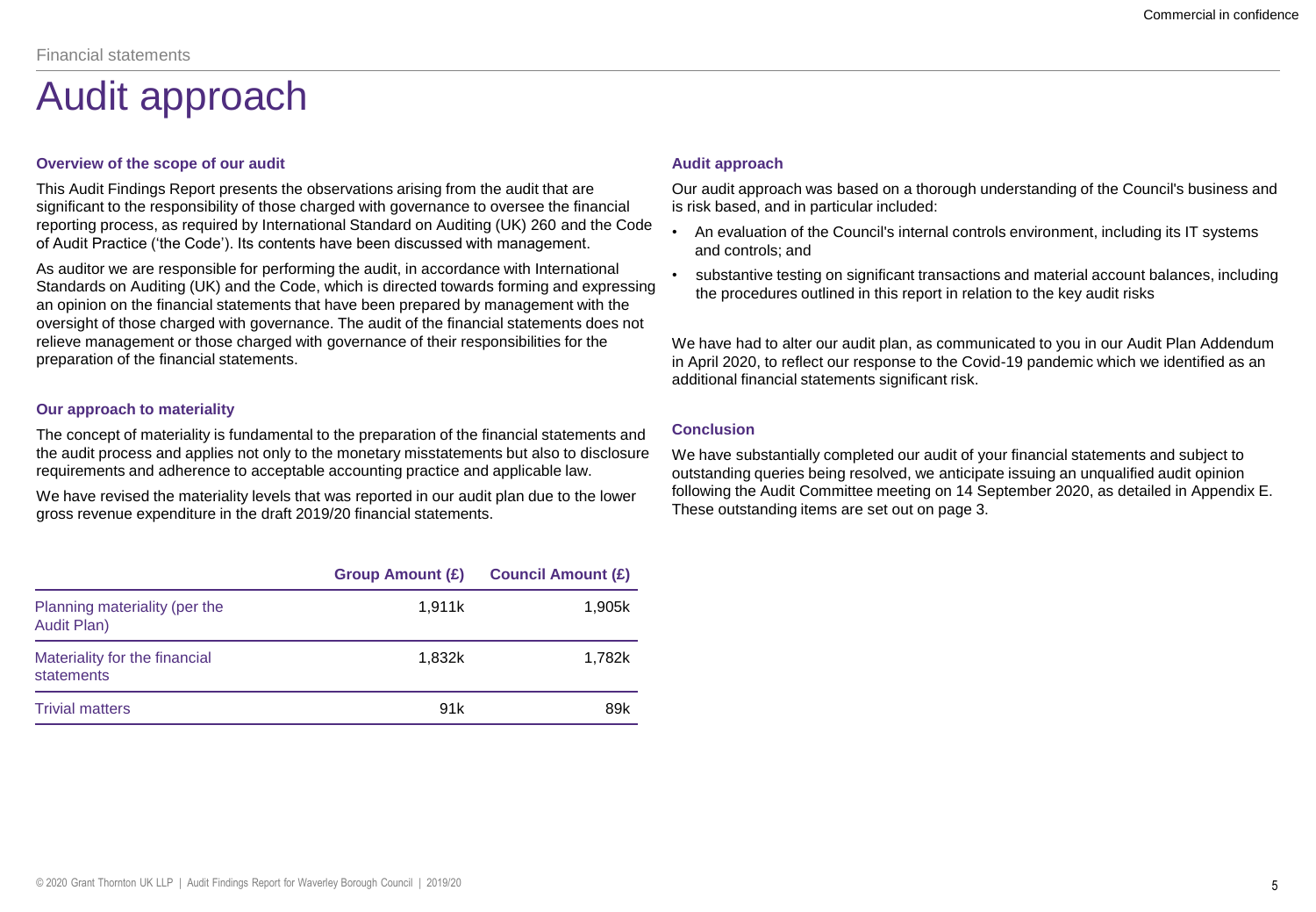### **Risks identified in our Audit Plan Auditor Commentary Auditor commentary**

### **Covid– 19**

The global outbreak of the Covid-19 virus pandemic has led to unprecedented uncertainty for all organisations, requiring urgent business continuity arrangements to be implemented. We expect current circumstances will have an impact on the production and audit of the financial statements for the year ended 31 March 2020, including and not limited to;

- Remote working arrangements and redeployment of staff to critical front line duties may impact on the quality and timing of the production of the financial statements, and the evidence we can obtain through physical observation
- Volatility of financial and property markets will increase the uncertainty of  $\cdot$ assumptions applied by management to asset valuation and receivable recovery estimates, and the reliability of evidence we can obtain to corroborate management estimates
- Financial uncertainty will require management to reconsider financial forecasts supporting their going concern assessment and whether material uncertainties for a period of at least 12 months from the anticipated date of approval of the audited financial statements have arisen; and
- Disclosures within the financial statements will require significant revision to reflect the unprecedented situation and its impact on the preparation of the financial statements as at 31 March 2020 in accordance with IAS1, particularly in relation to material uncertainties.

We therefore identified the global outbreak of the Covid-19 virus as a significant risk, which was one of the most significant assessed risks of material misstatement.

### As part of our audit work we:

- worked with management to understand the implications the response to the Covid-19 pandemic had on the organisation's ability to prepare the financial statements and update financial forecasts and assessed the implications for our materiality calculations. No changes were made to materiality levels previously reported in respect of Covid-19, although it was reduced to reflect the lower gross revenue expenditure of the Council. The draft financial statements were provided on 17 July 2020;
- liaised with other audit suppliers, regulators and government departments to co-ordinate practical cross-sector responses to issues as and when they arose. Examples include the material uncertainty disclosed by the Council's property valuation expert
- evaluated the adequacy of the disclosures in the financial statements that arose in light of the Covid-19 pandemic;
- evaluated whether sufficient audit evidence could be obtained through remote technology;
- evaluated whether sufficient audit evidence could be obtained to corroborate significant management estimates such as assets and the pension fund liability valuations ;
- evaluated management's assumptions that underpin the revised financial forecasts and the impact on management's going concern assessment;
- discussed with management the implications for our audit report where we have been unable to obtain sufficient audit evidence.

Management produced the draft financial statements and working papers in line with the agreed timetable ahead of the audit commencing. This is a significant achievement with all of the Council's staff working remotely, although our audit did identify improvements that could be made to the Council's arrangements for supporting the audit. We completed our audit remotely and, while it took longer than normal as a result, we were able to utilise technology to corroborate information produced by the Council.

We did not identify any implications for our audit report resulting from Covid-19, however our report includes standard reference to the macroeconomic conditions arising from Brexit and Covid-19.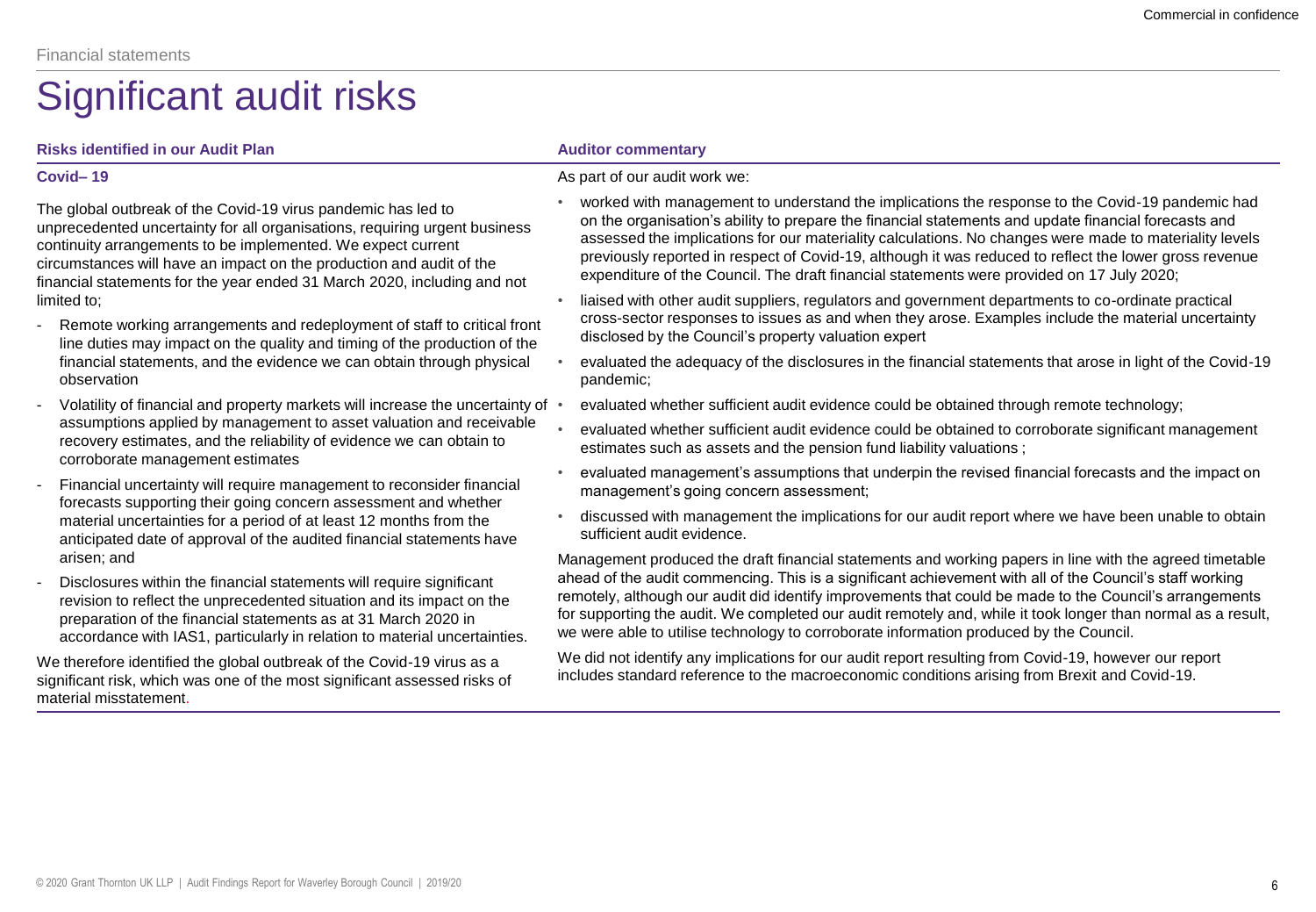| <b>Risks identified in our Audit Plan</b>                                                                                                               | <b>Auditor commentary</b>                                                                                                                                                         |
|---------------------------------------------------------------------------------------------------------------------------------------------------------|-----------------------------------------------------------------------------------------------------------------------------------------------------------------------------------|
| The revenue cycle includes fraudulent transactions<br>(rebutted)                                                                                        | The assessment in our audit plan to rebut the presumed risk of improper revenue recognition remains appropriate. We have<br>rebutted this presumed risk for the Council because:  |
| Under ISA (UK) 240 there is a rebuttable presumed risk                                                                                                  | there is little incentive to manipulate revenue recognition                                                                                                                       |
| that revenue may be misstated due to the improper<br>recognition of revenue.                                                                            | opportunities to manipulate revenue recognition are very limited                                                                                                                  |
| This presumption can be rebutted if the auditor<br>concludes that there is no risk of material misstatement                                             | the culture and ethical frameworks of local authorities, including Waverley Borough Council, mean that all forms of fraud<br>are seen as unacceptable                             |
| due to fraud relating to revenue recognition.                                                                                                           | Therefore we do not consider this to be a significant risk for the Council.                                                                                                       |
| <b>Management override of controls</b>                                                                                                                  | As part of our audit work we:                                                                                                                                                     |
| Under ISA (UK) 240 there is a non-rebuttable presumed                                                                                                   | evaluated the design effectiveness of management controls over journals                                                                                                           |
| risk that the risk of management over-ride of controls is<br>present in all entities. The Council faces external                                        | analysed the journals listing and determined the criteria for selecting high risk unusual journals                                                                                |
| scrutiny of its spending and this could potentially place                                                                                               | tested unusual journals recorded during the year and after the draft accounts stage for appropriateness and corroboration                                                         |
| management under undue pressure in terms of how they<br>report performance.                                                                             | gained an understanding of the accounting estimates and critical judgements applied made by management and consider<br>their reasonableness with regard to corroborative evidence |
| We therefore identified management override of control,<br>in particular journals, management estimates and                                             | evaluated the rationale for any changes in accounting policies, estimates or significant unusual transactions.                                                                    |
| transactions outside the course of business as a<br>significant risk, which was one of the most significant<br>assessed risks of material misstatement. | Our audit work on journals to date has not identified any issues in respect of management override of controls, but remains in<br>progress at the time of drafting this report.   |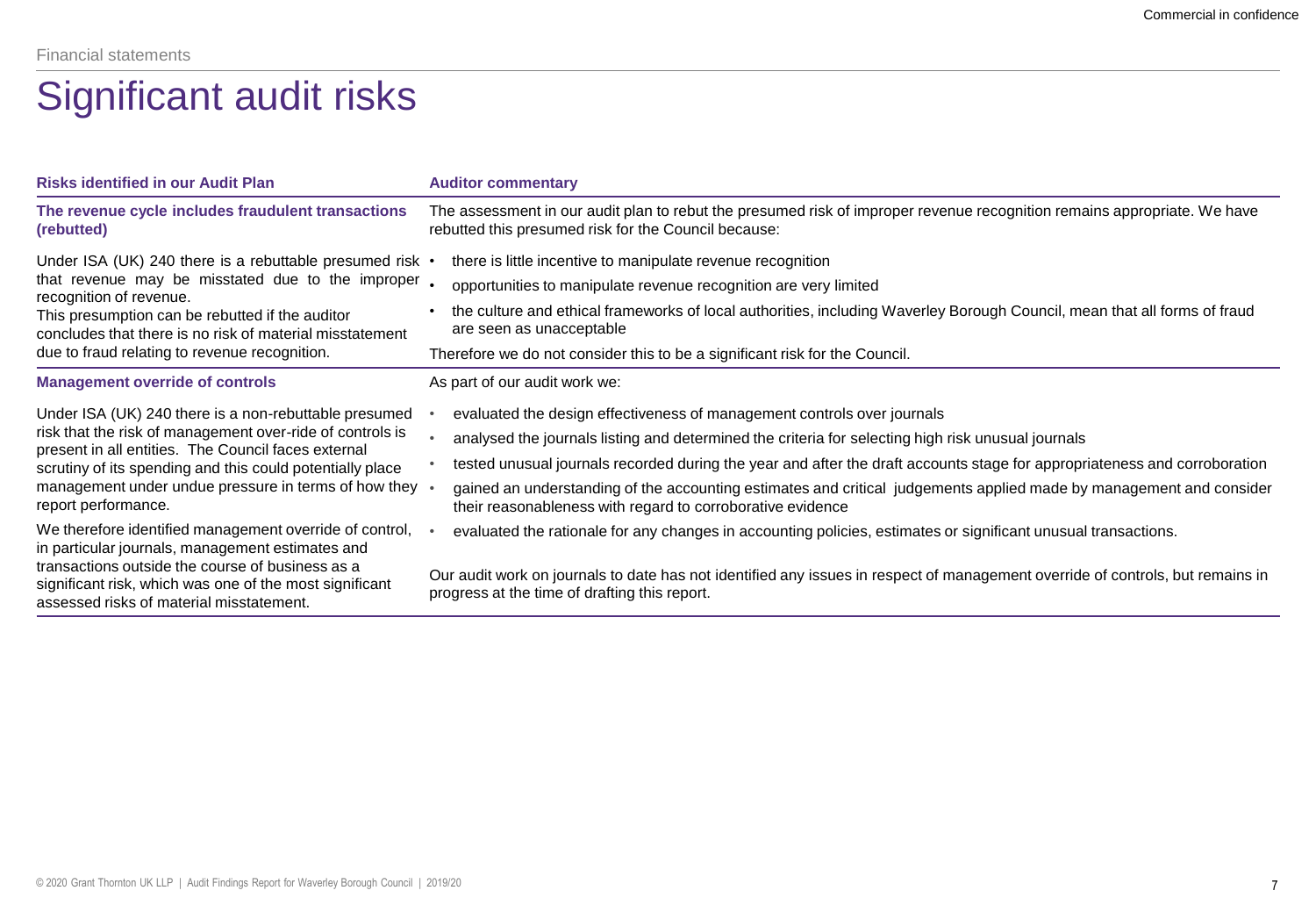| <b>Risks identified in our Audit Plan</b>                                                                                                                              | <b>Auditor commentary</b>                                                                                                                                                                                                               |
|------------------------------------------------------------------------------------------------------------------------------------------------------------------------|-----------------------------------------------------------------------------------------------------------------------------------------------------------------------------------------------------------------------------------------|
| Valuation of land and buildings (Rolling)<br>revaluation)                                                                                                              | As part of our audit work we:                                                                                                                                                                                                           |
| The Council revalues its land and buildings on a rolling<br>five-yearly basis. This valuation represents a significant                                                 | evaluated management's processes and assumptions for the calculation of the estimate, the instructions issued to<br>valuation experts and the scope of their work                                                                       |
| estimate by management in the financial statements due                                                                                                                 | evaluated the competence, capabilities and objectivity of the valuation expert                                                                                                                                                          |
| to the size of the numbers involved (£512 million) and                                                                                                                 | discussed with the valuer the basis on which the valuation was carried out                                                                                                                                                              |
| the sensitivity of this estimate to changes in key<br>assumptions. Additionally, management will need to<br>ensure the carrying value in the Council and group         | challenged the information and assumptions used by the valuer to assess completeness and consistency with our<br>understanding of the Council's valuer's report and the assumptions that underpin the valuation.                        |
| financial statements is not materially different from the                                                                                                              | tested revaluations made during the year to see if they had been input correctly into the Council's asset register                                                                                                                      |
| current value at the financial statements date, where a<br>rolling programme is used                                                                                   | evaluated the assumptions made by management for those assets not revalued during the year and how management<br>has satisfied themselves that these are not materially different to current value at year end.                         |
| We therefore identified valuation of land and buildings,<br>particularly revaluations and impairments, as a<br>significant risk, which was one of the most significant | At the time of drafting this report, our audit work in respect of valuation of land and buildings is in progress. This is mainly due<br>to the significant delays in responses to our audit queries from the Council's internal valuer. |
| assessed risks of material misstatement.                                                                                                                               | We will be including an emphasis of matter paragraph in our audit opinion in respect of the material uncertainty in the external<br>valuer's report.                                                                                    |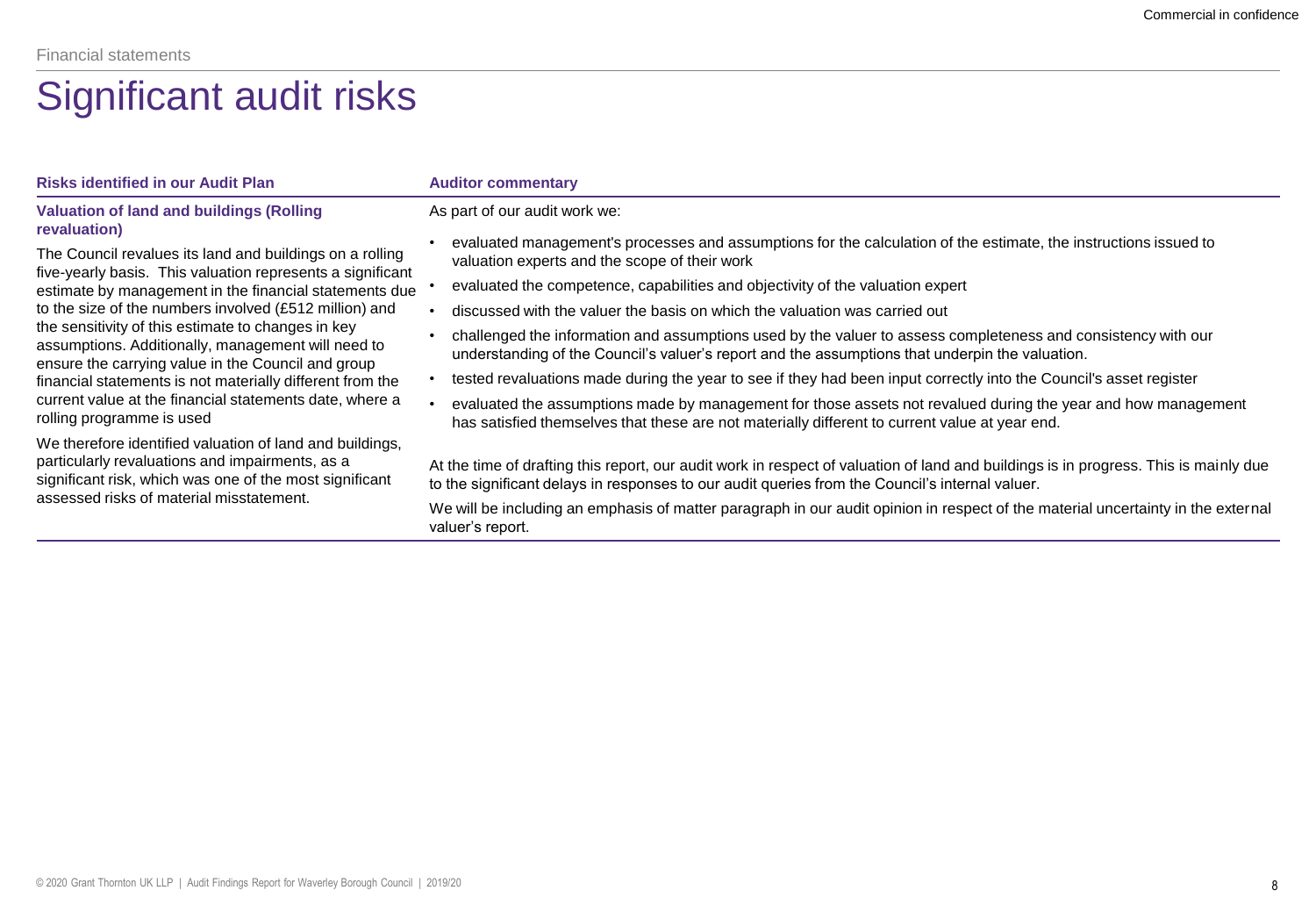| <b>Risks identified in our Audit Plan</b>                                                                                                                                   | <b>Auditor commentary</b>                                                                                                                                                                                                                                                                                                                                                                             |
|-----------------------------------------------------------------------------------------------------------------------------------------------------------------------------|-------------------------------------------------------------------------------------------------------------------------------------------------------------------------------------------------------------------------------------------------------------------------------------------------------------------------------------------------------------------------------------------------------|
| Valuation of the pension fund net liability                                                                                                                                 | As part of our audit work we:                                                                                                                                                                                                                                                                                                                                                                         |
| The Council's pension fund net liability, as reflected in its<br>balance sheet as the net defined benefit liability,                                                        | updated our understanding of the processes and controls put in place by management to ensure that the Council's<br>pension fund net liability is not materially misstated and evaluate the design of the associated controls;                                                                                                                                                                         |
| represents a significant estimate in the financial<br>statements and group accounts.                                                                                        | evaluated the instructions issued by management to their management expert (an actuary) for this estimate and the<br>scope of the actuary's work;                                                                                                                                                                                                                                                     |
| The pension fund net liability is considered a significant                                                                                                                  | assessed the competence, capabilities and objectivity of the actuary who carried out the Council's pension fund valuation;                                                                                                                                                                                                                                                                            |
| estimate due to the size of the numbers involved (£68)<br>million in the Council's balance sheet) and the sensitivity                                                       | assessed the accuracy and completeness of the information provided by the Council to the actuary to estimate the liability;                                                                                                                                                                                                                                                                           |
| of the estimate to changes in key assumptions.                                                                                                                              | tested the consistency of the pension fund asset and liability and disclosures in the notes to the core financial statements<br>with the actuarial report from the actuary;                                                                                                                                                                                                                           |
| We therefore identified valuation of the Council's pension<br>fund net liability as a significant risk, which was one of<br>the most significant assessed risks of material | undertook procedures to confirm the reasonableness of the actuarial assumptions made by reviewing the report of the<br>consulting actuary (as auditor's expert) and performing any additional procedures suggested within the report; and                                                                                                                                                             |
| misstatement.                                                                                                                                                               | Our work in this area is still in progress. This work is partially dependent on the progress of the Surrey Pension Fund audit,<br>where we require assurances as to the controls surrounding the validity and accuracy of membership data; contributions data<br>and benefits data sent to the actuary by the pension fund and the fund assets valuation in the pension fund financial<br>statements. |
|                                                                                                                                                                             | In addition, we will need to review further information from the actuary that we have requested in respect of two issues:                                                                                                                                                                                                                                                                             |
|                                                                                                                                                                             | Breakdown of the experience items. These are pension related figures that relate to the impact of correcting the estimates<br>made in the years between the triennial revaluations of the pension fund.                                                                                                                                                                                               |
|                                                                                                                                                                             | Details of the impact of the McCloud judgement on the Council's pension fund liability.                                                                                                                                                                                                                                                                                                               |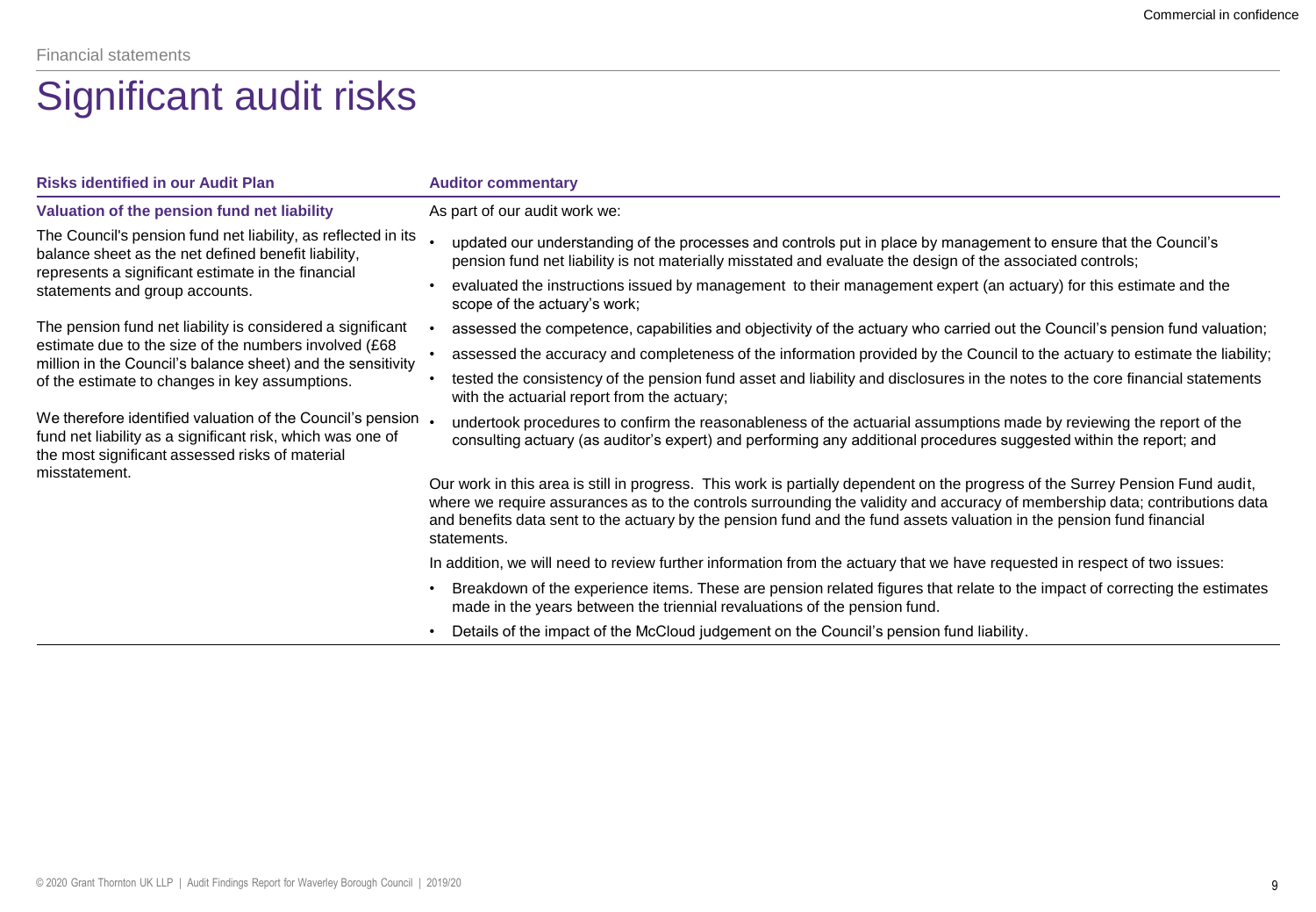### Other findings

| <b>Risks identified in our Audit Plan</b>                                                                                                                                                                                                                                                                                                                                                                                                                           | <b>Auditor commentary</b>                                                                                                                                                                                                                        |
|---------------------------------------------------------------------------------------------------------------------------------------------------------------------------------------------------------------------------------------------------------------------------------------------------------------------------------------------------------------------------------------------------------------------------------------------------------------------|--------------------------------------------------------------------------------------------------------------------------------------------------------------------------------------------------------------------------------------------------|
| IFRS 16 implementation has been delayed by one year<br>Although the implementation of IFRS 16 has been delayed to<br>1 April 2021, audited bodies still need to include disclosure in<br>their 2019/2020 statements to comply with the requirement of<br>IAS 8 para 31. As a minimum, we would expect audited<br>bodies to disclose the title of the standard, the date of initial<br>application and the nature of the changes in accounting policy<br>for leases. | The Council complied with the requirement of IAS 8 para 31 by disclosing the title of the standard and the date of the<br>initial application. However, the draft accounts do not include any disclosure of the potential impact on the Council. |
|                                                                                                                                                                                                                                                                                                                                                                                                                                                                     |                                                                                                                                                                                                                                                  |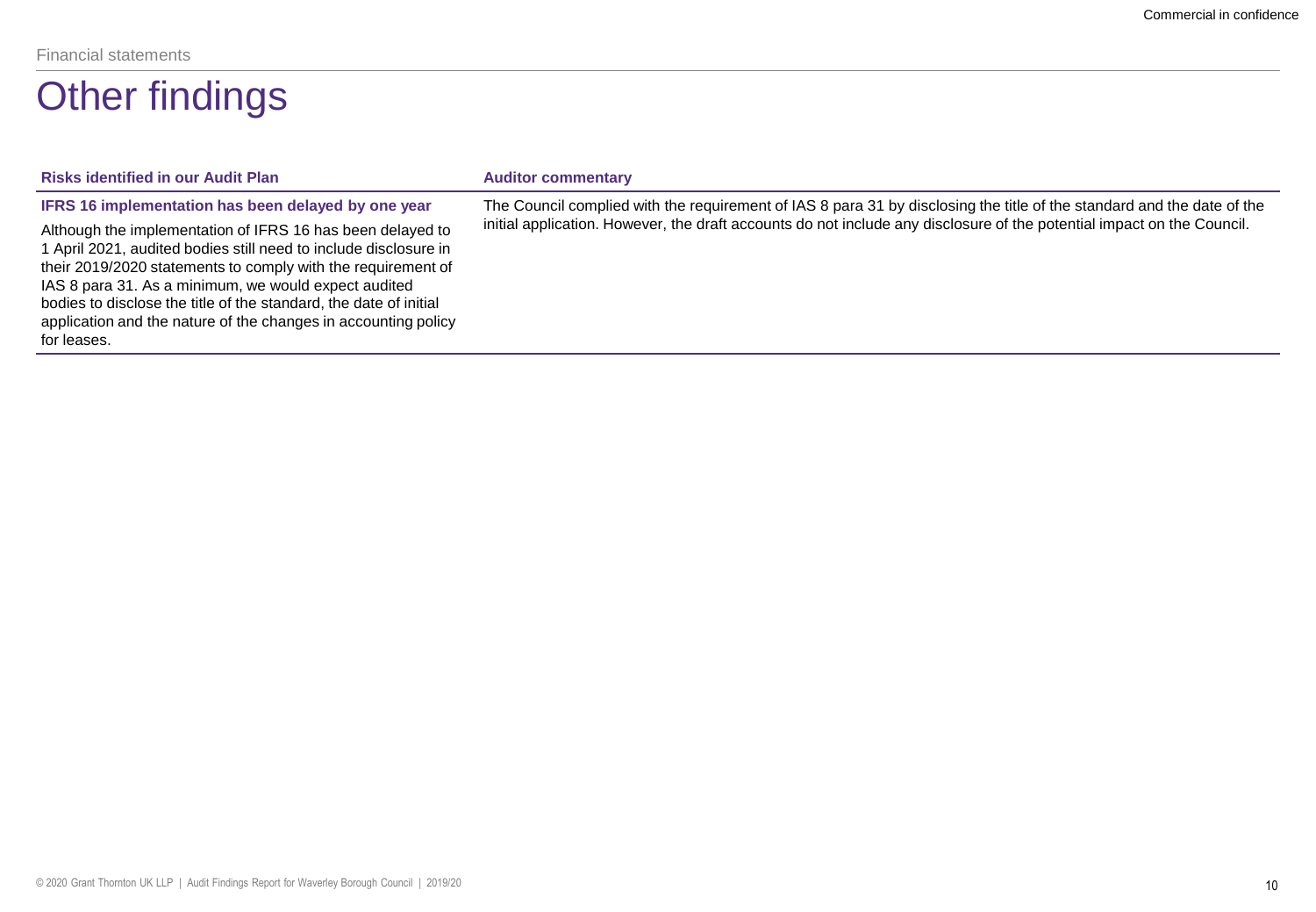### Significant findings – key estimates and judgements

| <b>Accounting area</b>                                                                    | <b>Summary of management's policy</b>                                                                                                                                                                                                                                                                                                                                                                                                                                                                                                                                                                                                                                                                                                                                              | <b>Auditor commentary</b>                                                                                                                                                                                                                                                                                                                                                                                                                                                                                                                                                                                                                                                                                                                                                                                                                                                                                                                                                                                                                                                                                                                                                                                                                                                                                                                                                                                                                                                                                                                                                                                                                                                                                                                                                        | <b>Assessment</b> |
|-------------------------------------------------------------------------------------------|------------------------------------------------------------------------------------------------------------------------------------------------------------------------------------------------------------------------------------------------------------------------------------------------------------------------------------------------------------------------------------------------------------------------------------------------------------------------------------------------------------------------------------------------------------------------------------------------------------------------------------------------------------------------------------------------------------------------------------------------------------------------------------|----------------------------------------------------------------------------------------------------------------------------------------------------------------------------------------------------------------------------------------------------------------------------------------------------------------------------------------------------------------------------------------------------------------------------------------------------------------------------------------------------------------------------------------------------------------------------------------------------------------------------------------------------------------------------------------------------------------------------------------------------------------------------------------------------------------------------------------------------------------------------------------------------------------------------------------------------------------------------------------------------------------------------------------------------------------------------------------------------------------------------------------------------------------------------------------------------------------------------------------------------------------------------------------------------------------------------------------------------------------------------------------------------------------------------------------------------------------------------------------------------------------------------------------------------------------------------------------------------------------------------------------------------------------------------------------------------------------------------------------------------------------------------------|-------------------|
| <b>Land and Buildings -</b><br><b>Council Housing</b><br>Draft: £421.6m<br>Final: £429.8m | The Council owns a number of dwellings and is<br>required to revalue these properties in accordance<br>with DCLG's Stock Valuation for Resource Accounting<br>guidance. The guidance requires the use of beacon<br>methodology, in which a detailed valuation of<br>representative property types is then applied to similar<br>properties. The Council has engaged its internal<br>valuer to complete the valuation of these properties.<br>As the dwellings are valued as at 1 April the Council<br>then applies an appropriate indexation to reflect<br>movements in value to 31 March.<br>The year end valuation of Council Housing was<br>£429.8m, a net increase of £7.4m from 2018/19<br>(£422.4m), following indexation being applied as part<br>of the audit adjustments. | Local authority valuations are increasingly important given the significance<br>of the amounts involved in the context of our overall materiality. Because of<br>this we are taking a more challenging approach to the audit and many<br>councils are finding that they need to strengthen their valuation<br>arrangements in response. This is what we have found at Waverley, where<br>the current in-house valuer is new to role.<br>• There have been no changes to the valuation method this year.<br>Disclosure of the estimate in the financial statements is considered<br>adequate<br>No issues have been noted through our consideration of the completeness<br>and accuracy of the underlying information used to determine the estimate<br>We have considered the movements in the valuations of assets, which<br>identified that no indexation had been applied to the dwellings for the<br>2019/20 year. We challenged the valuer on the rationale and the supporting<br>evidence supporting the decision, which was not in line with previous<br>practice. The Council has now decided to apply indexation to the value of<br>its council dwellings, which is a material adjustment.<br>Management need to ensure that they have assurance over the work of<br>their experts, including the valuer. This should include review and challenge<br>of the valuer's work as appropriate.<br>• The valuation expert should be objective and separate from the preparation<br>of the financial statements. Our audit identified evidence that a member of<br>the finance team on secondment from finance appeared to involved in the<br>decision making process of the internal valuer.<br>Our work on the valuation of Council dwellings is in progress at the time of | Red               |
|                                                                                           |                                                                                                                                                                                                                                                                                                                                                                                                                                                                                                                                                                                                                                                                                                                                                                                    | drafting this report.                                                                                                                                                                                                                                                                                                                                                                                                                                                                                                                                                                                                                                                                                                                                                                                                                                                                                                                                                                                                                                                                                                                                                                                                                                                                                                                                                                                                                                                                                                                                                                                                                                                                                                                                                            |                   |

#### **Assessment**

- We disagree with the estimation process or judgements that underpin the estimate and consider the estimate to be potentially materially misstated
- We consider the estimate is unlikely to be materially misstated however management's estimation process contains assumptions we consider optimistic
- We consider the estimate is unlikely to be materially misstated however management's estimation process contains assumptions we consider cautious
- We consider management's process is appropriate and key assumptions are neither optimistic or cautious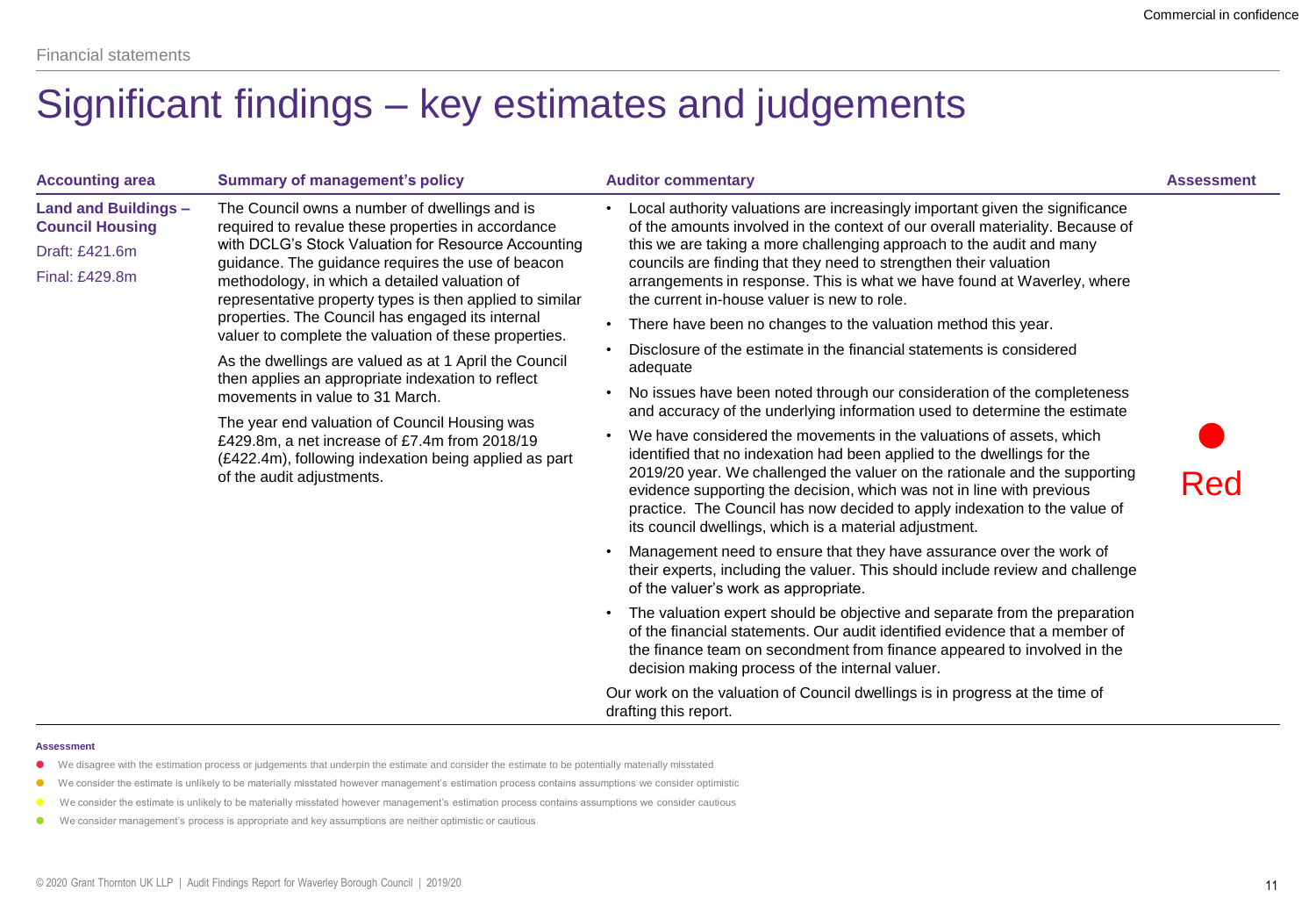### Significant findings – key estimates and judgements

| <b>Accounting area</b>                                                                                                                                                                                                                                                                                                                                                                                                                                                                                                                                                                                                                                                                | <b>Summary of management's policy</b>                                                                                                     | <b>Auditor commentary</b>                                                                                                                                                                                                                                                                                                                                                                                                               | <b>Assessment</b> |
|---------------------------------------------------------------------------------------------------------------------------------------------------------------------------------------------------------------------------------------------------------------------------------------------------------------------------------------------------------------------------------------------------------------------------------------------------------------------------------------------------------------------------------------------------------------------------------------------------------------------------------------------------------------------------------------|-------------------------------------------------------------------------------------------------------------------------------------------|-----------------------------------------------------------------------------------------------------------------------------------------------------------------------------------------------------------------------------------------------------------------------------------------------------------------------------------------------------------------------------------------------------------------------------------------|-------------------|
| <b>Land and Buildings -</b><br>Other land and buildings comprises £21.3m of specialised assets<br>such as leisure centre, which are required to be valued at<br><b>Other</b><br>£80.1m<br>provision. The remainder of other land and buildings (£58.8m) are<br>not specialised in nature and are required to be valued at existing<br>use in value (EUV) at year end. The Council has engaged its<br>internal valuer to complete the valuation of properties as at 31<br>revalued during 2019/20.<br>In line with RICS guidance, the Council's valuer disclosed a<br>material uncertainty in the valuation of the Council's land and<br>included disclosures on this issue in Note 3. | depreciated replacement cost (DRC) at year end, reflecting the cost<br>of a modern equivalent asset necessary to deliver the same service | Local authority valuations are increasingly important given the<br>significance of the amounts involved in the context of our<br>overall materiality. Because of this we are taking a more<br>challenging approach to the audit and many councils are<br>finding that they need to strengthen their valuation<br>arrangements in response. This is what we have found at<br>Waverley, where the current in-house valuer is new to role. |                   |
|                                                                                                                                                                                                                                                                                                                                                                                                                                                                                                                                                                                                                                                                                       | March 2020 on a five yearly cyclical basis. 32% of total assets were                                                                      | There have been no changes to the valuation method this<br>year.                                                                                                                                                                                                                                                                                                                                                                        |                   |
|                                                                                                                                                                                                                                                                                                                                                                                                                                                                                                                                                                                                                                                                                       |                                                                                                                                           | Disclosure of the estimate in the financial statements is<br>$\bullet$<br>considered adequate.                                                                                                                                                                                                                                                                                                                                          |                   |
|                                                                                                                                                                                                                                                                                                                                                                                                                                                                                                                                                                                                                                                                                       | buildings at 31 March 2020 as a result of Covid-19. The Council has                                                                       | Management need to ensure that they have assurance over<br>the work of their experts, including the valuer. This should<br>include review and challenge of the valuer's work as<br>appropriate.                                                                                                                                                                                                                                         |                   |
|                                                                                                                                                                                                                                                                                                                                                                                                                                                                                                                                                                                                                                                                                       |                                                                                                                                           | The valuation expert should be objective and separate from<br>$\bullet$<br>the preparation of the financial statements. Our audit identified<br>evidence that a member of the finance team on secondment<br>from finance appeared to involved in the decision making<br>process of the internal valuer.                                                                                                                                 |                   |
|                                                                                                                                                                                                                                                                                                                                                                                                                                                                                                                                                                                                                                                                                       |                                                                                                                                           | Our work on how management have considered the year end<br>$\bullet$<br>value of properties that have not been valued and the<br>potential change in valuation is in progress. Management<br>were initially unable to provide supporting evidence for this<br>process, which remains outstanding.                                                                                                                                       |                   |
|                                                                                                                                                                                                                                                                                                                                                                                                                                                                                                                                                                                                                                                                                       |                                                                                                                                           | Our work on the revaluation of land and buildings remains in<br>progress at the time of drafting this report.                                                                                                                                                                                                                                                                                                                           |                   |

#### **Assessment**

- We disagree with the estimation process or judgements that underpin the estimate and consider the estimate to be potentially materially misstated
- We consider the estimate is unlikely to be materially misstated however management's estimation process contains assumptions we consider optimistic
- We consider the estimate is unlikely to be materially misstated however management's estimation process contains assumptions we consider cautious
- We consider management's process is appropriate and key assumptions are neither optimistic or cautious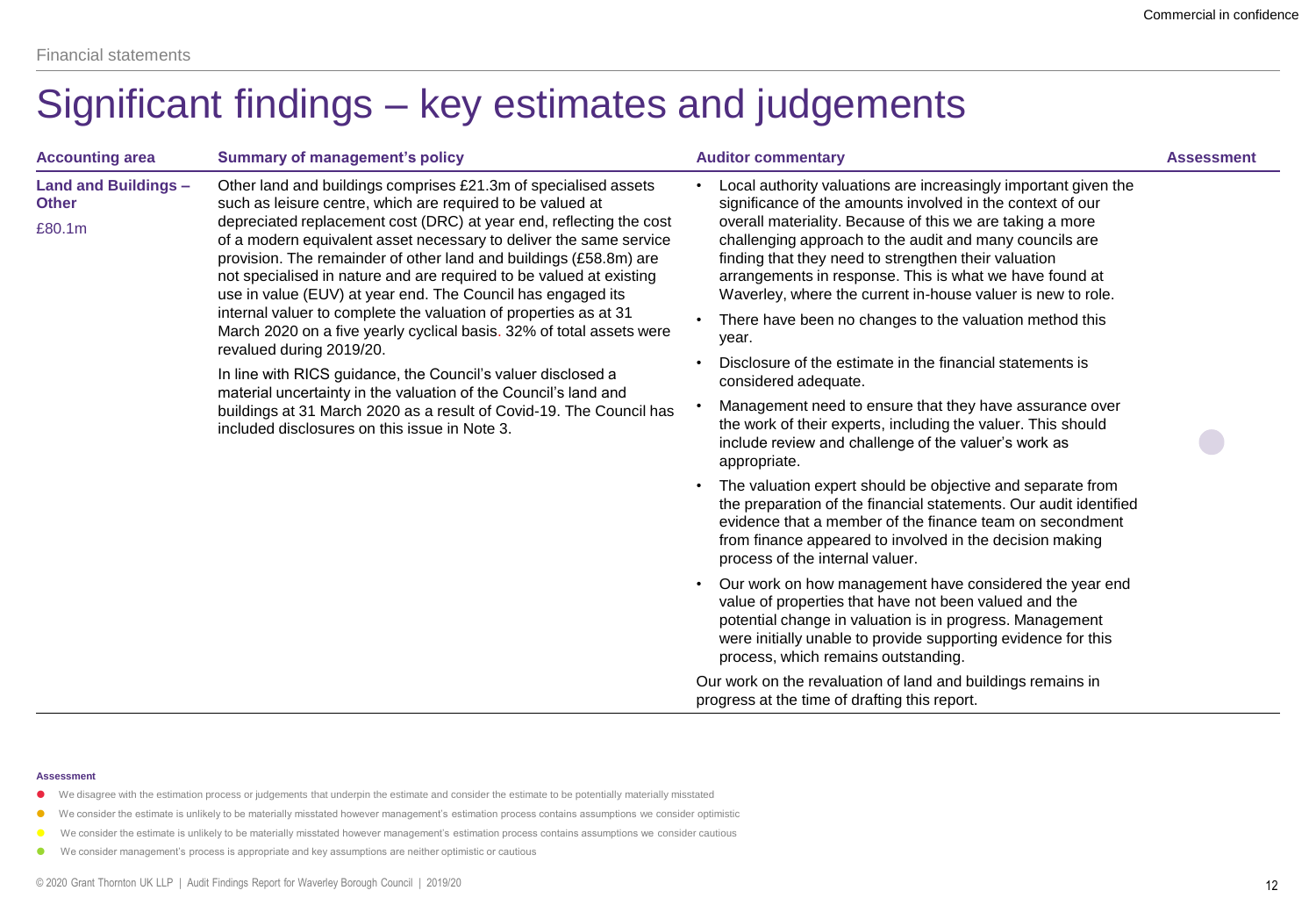### Significant findings – key estimates and judgements

**Accounting area Summary of management's policy Auditor commentary Assessment Net pension liability** £66.2m The Council's net pension liability at 31 March 2020 is £66.2m (PY £68m) comprising the obligations under the Surrey Pension Fund Local Government pension scheme. The Council uses Hymans Robertson to provide actuarial valuations of the Council's assets and liabilities derived from this scheme. A full actuarial valuation is required every three years. The latest full actuarial valuation was completed in 31 March 2019. A roll forward approach is used in intervening periods which utilises key assumptions such as life expectancy, discount rates, salary growth and investment return. Given the significant value of the net

2019/20.

pension fund liability, small changes in assumptions can result in significant valuation movements. There has been a £5.3m net actuarial gain during

We have:

- Assessed management's expert
- Assessed the actuary's roll forward approach taken and deemed it reasonable
- Used PwC as our auditors expert to assess the actuary and assumptions made by the actuary

| <b>Assumption</b>                                   | <b>Actuary</b><br><b>Value</b> | <b>PwC range</b>                      | <b>Assessment</b> |              |
|-----------------------------------------------------|--------------------------------|---------------------------------------|-------------------|--------------|
| Discount rate                                       | 2.3%                           | 2.3%                                  |                   |              |
| Pension increase rate                               | 1.9%                           | $1.8\% - 2\%$                         |                   |              |
| Salary growth                                       | 2.8%                           | Values are in line<br>with PwC report |                   |              |
| Life expectancy – Males currently<br>aged 45 / 65   | 22.1<br>22.9                   | $20.5 - 22.2$<br>$21.6 - 23.3$        |                   | <b>Green</b> |
| Life expectancy - Females<br>currently aged 45 / 65 | 24.3<br>25.7                   | $22.9 - 24.3$<br>$24.6 - 26.3$        |                   |              |

- Confirmed the completeness and accuracy of the underlying information used to determine the estimate
- Confirmed that there have been no changes to the valuation method
- Confirmed the reasonableness of the Council's share of LGPS pension assets.
- Confirmed the consistency of the pension fund assets and liability disclosures in notes to the financial statements with the actuarial report from the actuary

Our work in this area is still in progress, as set out previously on page 9. Our work in respect of assessing the assumptions used by the actuary, considering the work of our auditor's expert PwC, is complete and is reflected in the table above.

#### **Assessment**

- We disagree with the estimation process or judgements that underpin the estimate and consider the estimate to be potentially materially misstated
- We consider the estimate is unlikely to be materially misstated however management's estimation process contains assumptions we consider optimistic
- We consider the estimate is unlikely to be materially misstated however management's estimation process contains assumptions we consider cautious
- We consider management's process is appropriate and key assumptions are neither optimistic or cautious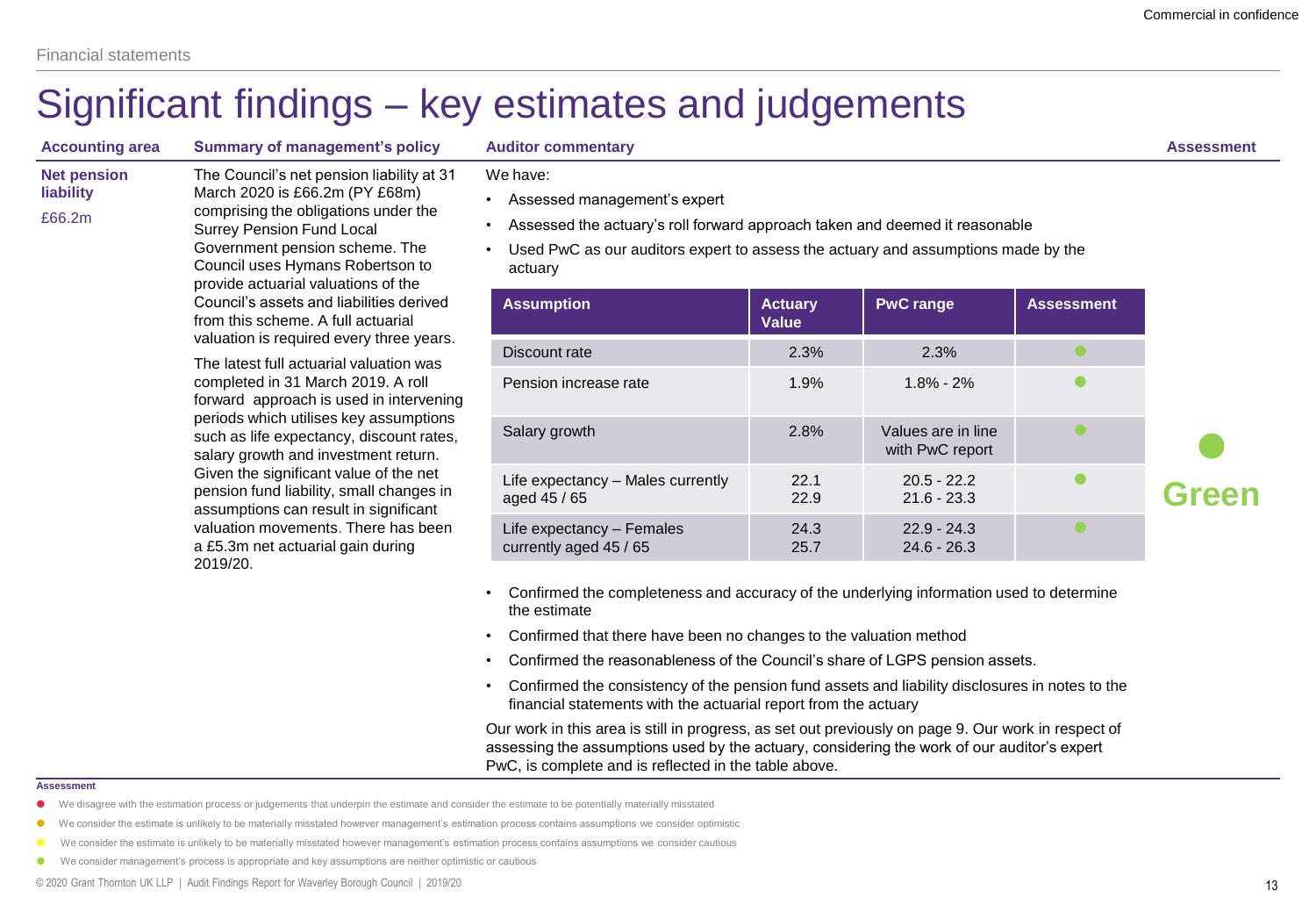### Significant findings – going concern

### **Our responsibility**

As auditors, we are required to "obtain sufficient appropriate audit evidence about the appropriateness of management's use of the going concern assumption in the preparation and presentation of the financial statements and to conclude whether there is a material uncertainty about the entity's ability to continue as a going concern" (ISA (UK) 570).

| <b>Going concern commentary</b>                                                                                                                                              | <b>Auditor commentary</b>                                                                                                                                                                                                                                                                |  |  |  |
|------------------------------------------------------------------------------------------------------------------------------------------------------------------------------|------------------------------------------------------------------------------------------------------------------------------------------------------------------------------------------------------------------------------------------------------------------------------------------|--|--|--|
| <b>Management's assessment process</b>                                                                                                                                       | The going concern assessment was completed by the Strategic Director (s.151 officer). We consider that management's                                                                                                                                                                      |  |  |  |
| Management's assessment is based on the                                                                                                                                      | arrangements for considering going concern are adequate.                                                                                                                                                                                                                                 |  |  |  |
| public sector interpretation of going concern<br>as the continuation of the provision of services<br>to support the preparation of the accounts on<br>a going concern basis. | We concur with management's assessment that the Council is a going concern with no material uncertainties that would require<br>disclosure.                                                                                                                                              |  |  |  |
| <b>Work performed</b>                                                                                                                                                        | We considered management's assessment and also considered the potential impact of Covid-19 on the Going Concern                                                                                                                                                                          |  |  |  |
| We reviewed management's assessment of<br>going concern provided to us, in conjunction<br>with our knowledge and understanding of the                                        | assumption. The Council had to set a Contingency Revised Budget in order to address a £6.6m shortfall in 2020/21 due to Covid-<br>19. This was achieved with the use of reserves and budget savings and the Council is reviewing its Medium Term Financial Plan in<br>the coming months. |  |  |  |
| Council.                                                                                                                                                                     | We did not identify any material uncertainties that would require additional disclosure. However, we did identify that the Council                                                                                                                                                       |  |  |  |
| We reviewed the Council's medium term<br>$\bullet$<br>financial planning documents, and considered<br>the impact of Covid-19.                                                | has not made any reference to the financial statements being prepared on a going concern basis.                                                                                                                                                                                          |  |  |  |
| <b>Concluding comments</b>                                                                                                                                                   | We did not identify any issues with the Council's use of the going concern assumption, with the exception of this not being                                                                                                                                                              |  |  |  |
| • No issues identified.                                                                                                                                                      | disclosed in the draft financial statements. This has been corrected in the amended set of accounts. Our proposed audit opinion<br>will be unmodified in respect of going concern.                                                                                                       |  |  |  |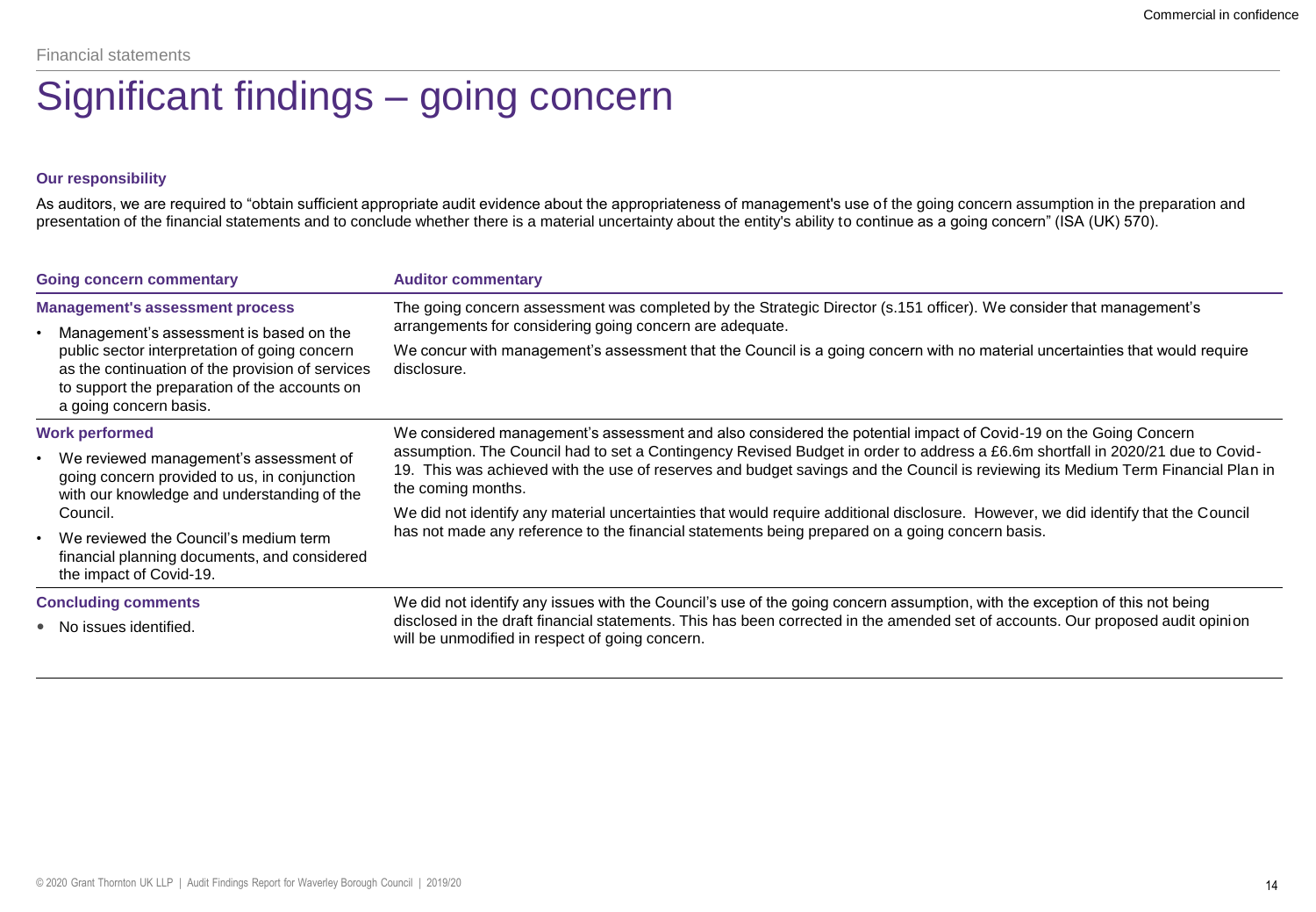### Other matters for communication

We set out below details of other matters which we, as auditors, are required by auditing standards and the Code to communicate to those charged with governance.

| <b>Issue</b>                                                          | <b>Auditor commentary</b>                                                                                                                                                                                                                                                                                                                                                                                                                                                                                  |
|-----------------------------------------------------------------------|------------------------------------------------------------------------------------------------------------------------------------------------------------------------------------------------------------------------------------------------------------------------------------------------------------------------------------------------------------------------------------------------------------------------------------------------------------------------------------------------------------|
| <b>Matters in relation to fraud</b>                                   | We have previously discussed the risk of fraud with the Audit Committee. We have not been made aware of any incidents in the period and no<br>other issues have been identified during the course of our audit procedures.                                                                                                                                                                                                                                                                                 |
| <b>Matters in relation to related</b><br><b>parties</b>               | We are not currently aware of any related parties or related party transactions which have not been disclosed. However our work in this area is<br>in progress currently.                                                                                                                                                                                                                                                                                                                                  |
| Matters in relation to laws and<br>regulations                        | You have not made us aware of any significant incidences of non-compliance with relevant laws and regulations and we have not identified any<br>incidences from our audit work.                                                                                                                                                                                                                                                                                                                            |
| <b>Written representations</b>                                        | A letter of representation has been requested from the Council, which is included in the Audit Committee papers.                                                                                                                                                                                                                                                                                                                                                                                           |
| <b>Confirmation requests from third</b><br><b>parties</b>             | We requested from management permission to send confirmation requests to the Council's counterparties. This permission was granted and<br>the requests were sent, with positive confirmations received for all.                                                                                                                                                                                                                                                                                            |
| <b>Disclosures</b>                                                    | Our review found no material omissions in the financial statements.                                                                                                                                                                                                                                                                                                                                                                                                                                        |
| <b>Audit evidence and</b><br>explanations/significant<br>difficulties | All information and explanations requested from management was provided. The draft financial statements and working papers were provided<br>in line with the timetable agreed in advance of the audit. However there have been delays in some areas during the audit where there were<br>difficulties in the provision of detailed population breakdowns for some areas and in the subsequent sample evidence. HRA debtors and PPE<br>revaluations were particular areas where we have encountered delays. |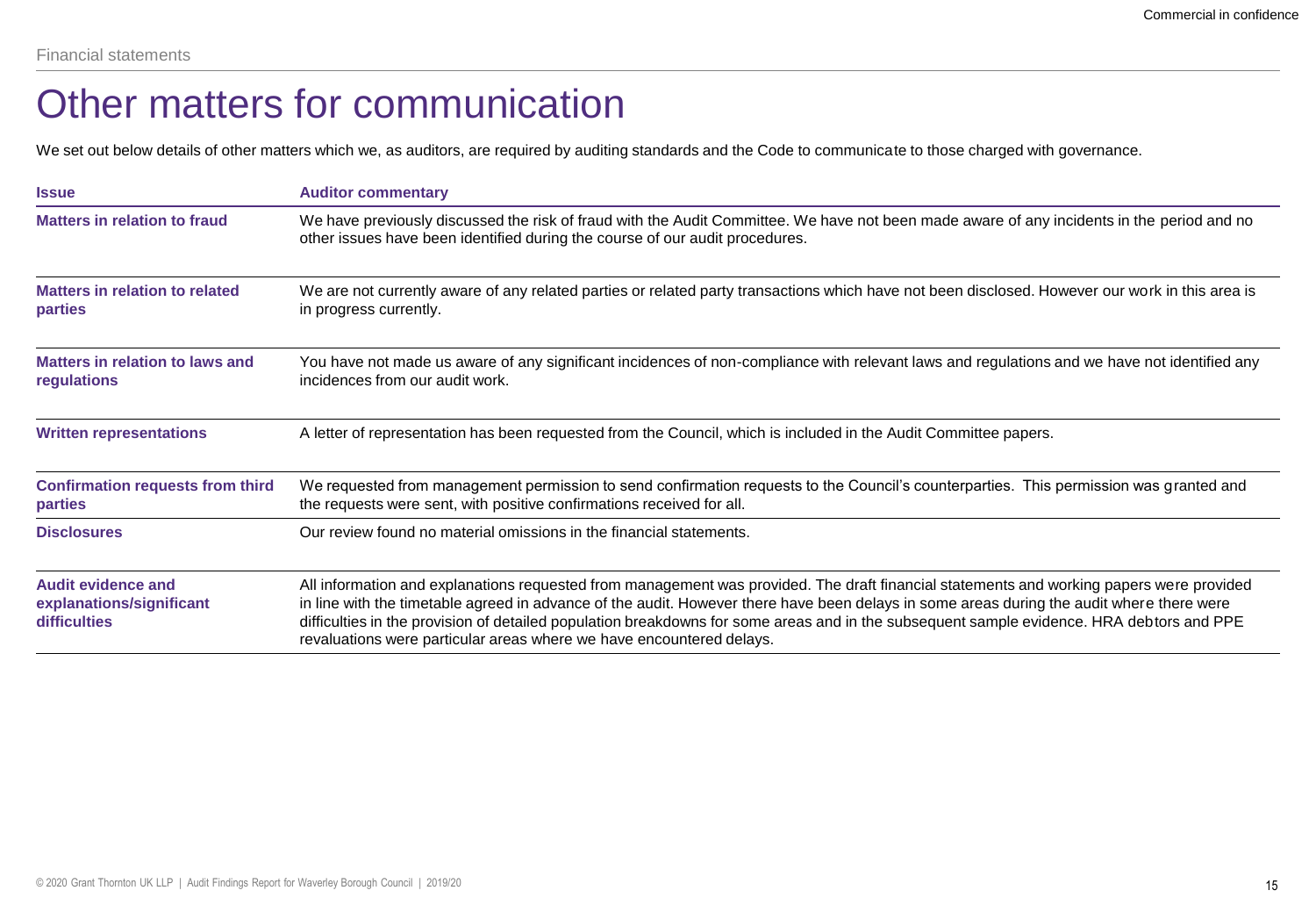### Other responsibilities under the Code

| <b>Issue</b>                                                    | <b>Commentary</b>                                                                                                                                                                                                                                                                                                                                                                                                                                                                         |
|-----------------------------------------------------------------|-------------------------------------------------------------------------------------------------------------------------------------------------------------------------------------------------------------------------------------------------------------------------------------------------------------------------------------------------------------------------------------------------------------------------------------------------------------------------------------------|
| <b>Other information</b>                                        | We are required to give an opinion on whether the other information published together with the audited financial statements (including the<br>Annual Governance Statement and Narrative Report), is materially inconsistent with the financial statements or our knowledge obtained in the<br>audit or otherwise appears to be materially misstated. We did identify some areas where the Narrative Report could be enhanced and this is<br>summarised in the Action Plan at Appendix A. |
|                                                                 | No inconsistencies have been identified. We plan to issue an unmodified opinion in this respect – please see our proposed opinion at<br>Appendix E.                                                                                                                                                                                                                                                                                                                                       |
| Matters on which we report by<br>exception                      | We are required to report on a number of matters by exception in a numbers of areas:                                                                                                                                                                                                                                                                                                                                                                                                      |
|                                                                 | If the Annual Governance Statement does not meet the disclosure requirements set out in the CIPFA/SOLACE guidance or is misleading<br>or inconsistent with the other information of which we are aware from our audit                                                                                                                                                                                                                                                                     |
|                                                                 | If we have applied any of our statutory powers or duties<br>$\bullet$                                                                                                                                                                                                                                                                                                                                                                                                                     |
|                                                                 | We have nothing to report on these matters.                                                                                                                                                                                                                                                                                                                                                                                                                                               |
| <b>Specified procedures for Whole</b><br>of Government Accounts | We are required to carry out specified procedures (on behalf of the NAO) on the Whole of Government Accounts (WGA) consolidation pack<br>under WGA group audit instructions.                                                                                                                                                                                                                                                                                                              |
|                                                                 | Work is not required as the Council does not exceed the threshold.                                                                                                                                                                                                                                                                                                                                                                                                                        |
| Certification of the closure of the<br>audit                    | We intend to certify the closure of the 2019/20 audit of Waverley Borough Council in the audit report, as detailed in Appendix E.                                                                                                                                                                                                                                                                                                                                                         |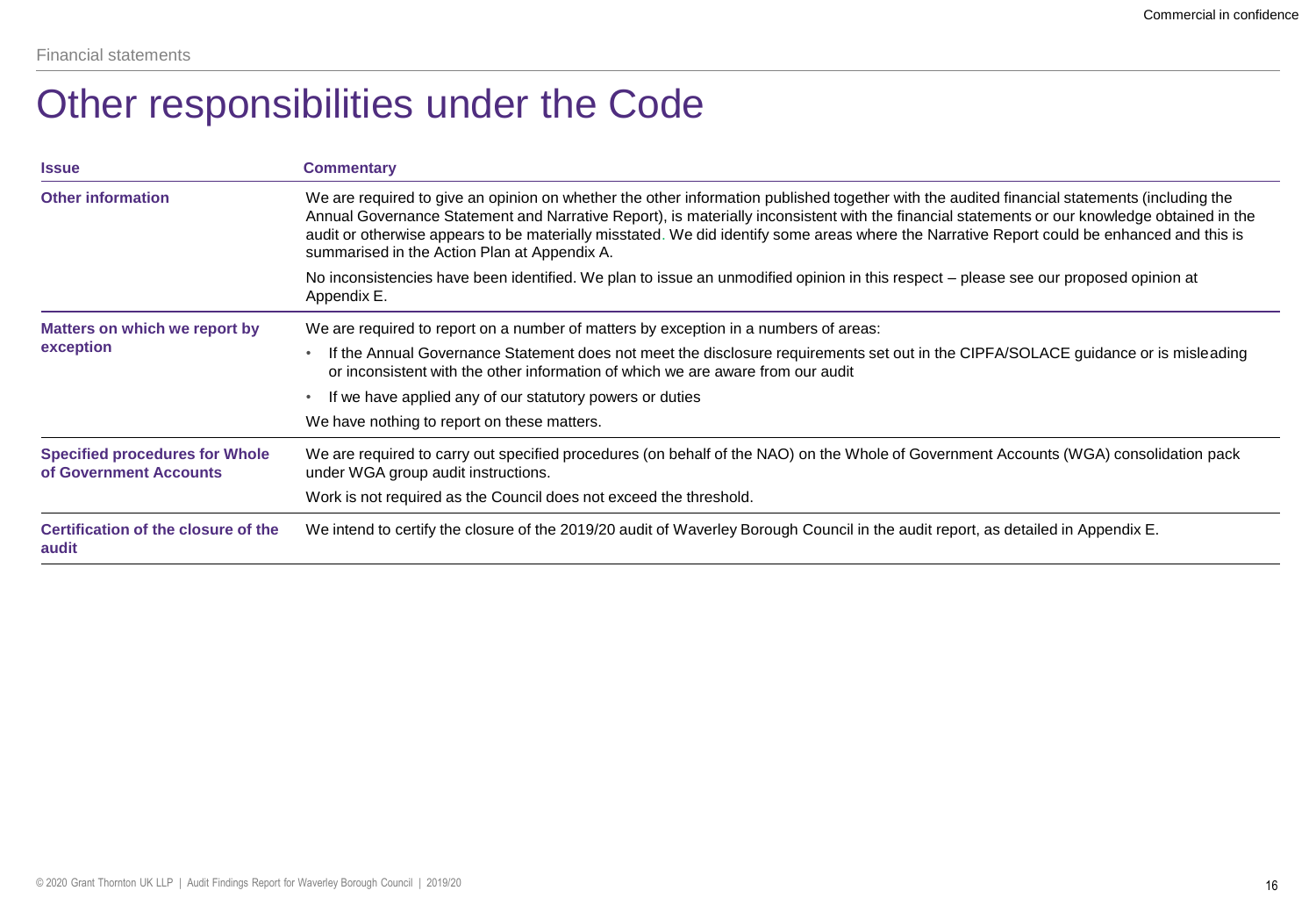### **Background to our VFM approach**

We are required to satisfy ourselves that the Council has made proper arrangements for securing economy, efficiency and effectiveness in its use of resources. This is known as the Value for Money (VFM) conclusion.

We are required to carry out sufficient work to satisfy ourselves that proper arrangements are in place at the Council. In carrying out this work, we are required to follow the NAO's Auditor Guidance Note 3 (AGN 03) issued in April 2020. AGN 03 identifies one single criterion for auditors to evaluate:

*"In all significant respects, the audited body takes properly informed decisions and deploys resources to achieve planned and sustainable outcomes for taxpayers and local people."*

This is supported by three sub-criteria, as set out below:



We carried out an initial risk assessment in January 2020 and identified a number of significant risks in respect of specific areas of proper arrangements using the guidance contained in AGN03. We communicated these risks to you in our Audit Plan dated February 2020.

Our risk assessment is a dynamic process and we have had regard to new information which emerged since we issued our Audit Plan:

We have not identified any new VfM risks in relation to Covid-19. We do not consider Covid-19 to be a significant risk given the date of the pandemic.

We carried out further work only in respect of the significant risks we identified from our initial and ongoing risk assessment. Where our consideration of the significant risks determined that arrangements were not operating effectively, we have used the examples of proper arrangements from AGN 03 to explain the gaps in proper arrangements that we have reported in our VFM conclusion.

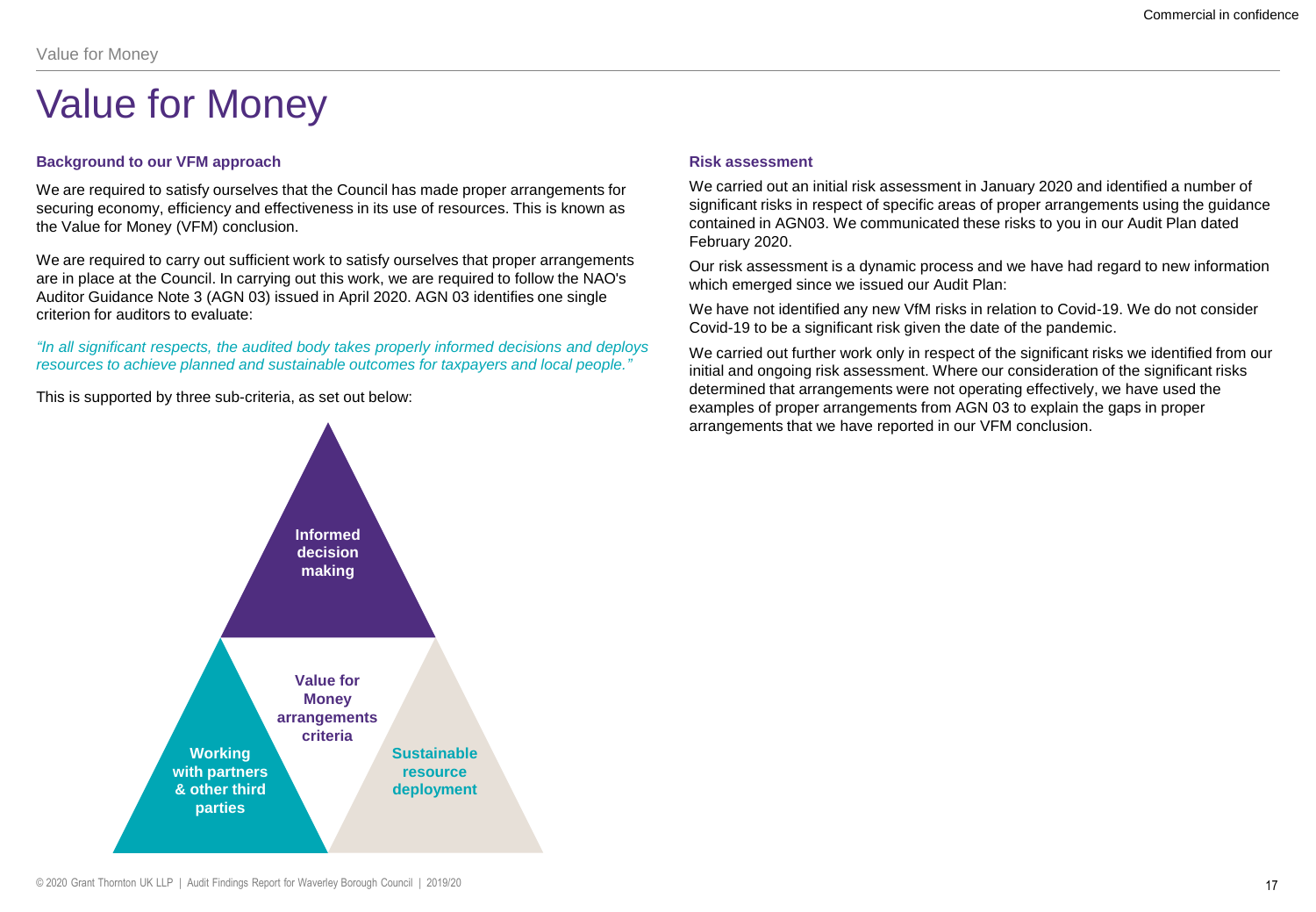### **Our work**

AGN 03 requires us to disclose our views on significant qualitative aspects of the Council's arrangements for delivering economy, efficiency and effectiveness.

We have focused our work on the significant risks that we identified in the Council's arrangements.

We have set out more detail on the risks we identified, the results of the work we performed, and the conclusions we drew from this work on pages 19 and 20.

### **Overall conclusion**

Based on the work we performed to address the significant risks, we are satisfied that the Council had proper arrangements for securing economy, efficiency and effectiveness in its use of resources.

The text of our report, which confirms this can be found at Appendix E.

#### **Recommendations for improvement**

We discussed findings arising from our work with management and have agreed recommendations for improvement.

Our recommendations and management's response to these can be found in the Action Plan at Appendix A

### **Significant difficulties in undertaking our work**

We did not identify any significant difficulties in undertaking our work on your arrangements which we wish to draw to your attention.

### **Significant matters discussed with management**

There were no matters where no other evidence was available or matters of such significance to our conclusion or that we required written representation from management or those charged with governance.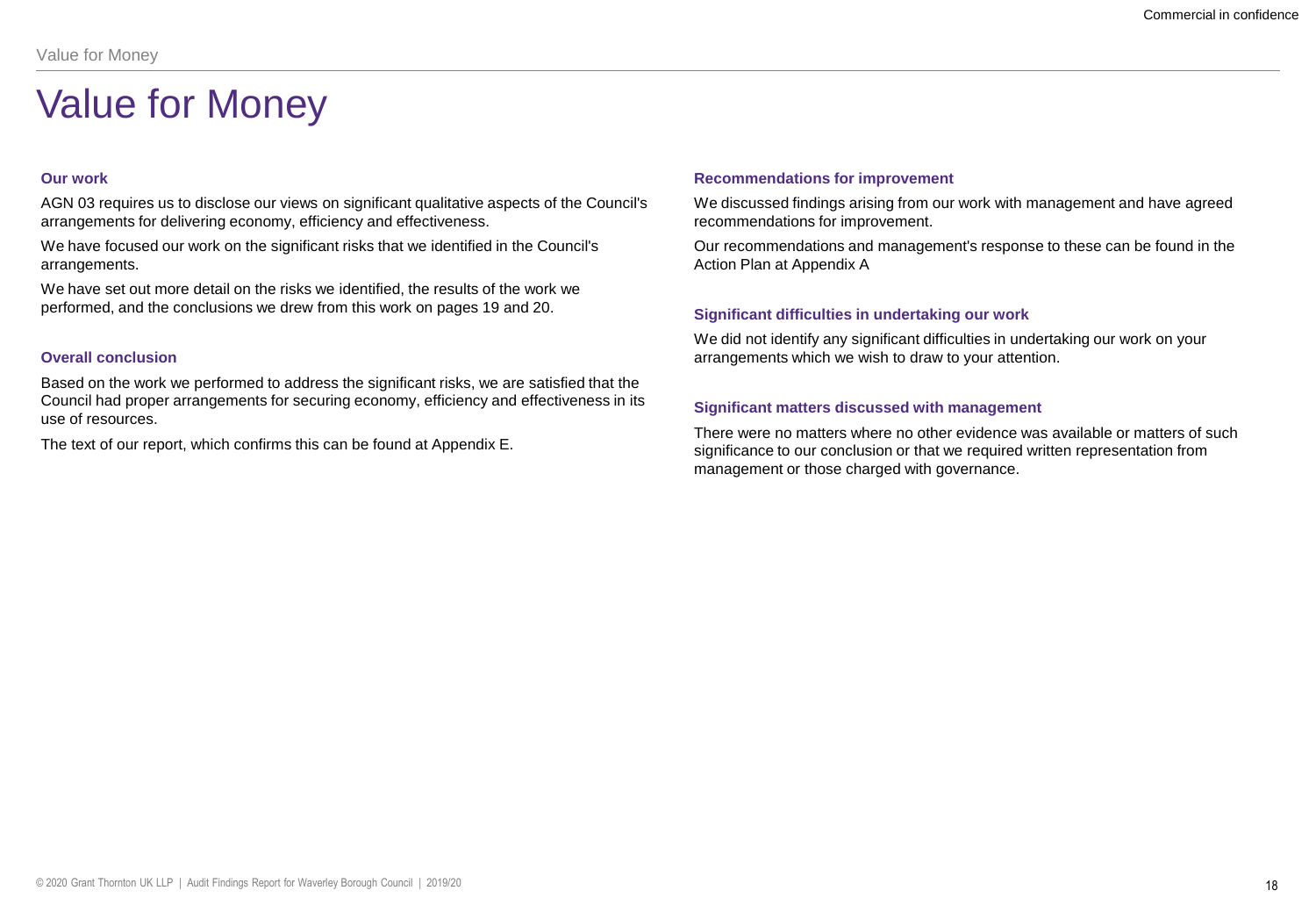### **Key findings**

We set out below our key findings against the significant risks we identified through our initial risk assessment and further risks identified through our ongoing review of documents.

### **Financial Sustainability**

The Council has set a balanced budget for 2020/21, which includes a challenging savings target of £1.9m. The Medium Term Financial Plan shows a cumulative projected budget shortfall of £5.4m over the 2020/21 to 2023/24 period.

### **Significant risk Findings and conclusion**

Due to the Covid-19 crisis, the Council took a Contingency Revised budget for 2020/21 to Council on 11 August 2020. This was to address some significant adverse variances to the original approved budget that had been caused the coronavirus. The impact on the budget was identified by management as £6.6m, This results from direct costs of the Council deploying staff to its own services and to implement government mandated schemes, and then direct income losses due to enforced closures of facilities, including leisure centres and museums and consequential losses such as car park income and slow recovery after reopening facilities. The Council has not used the furlough scheme but has incurred overtime costs.

The Council stopped all recruitment and non-essential spending as an interim measure in April 2020 to combat these challenges and has received Covid-19 support grant of £1.4m to date from the Government, leaving £5.2m of the budget gap to be mitigated by the Council. The report sets out that £2.9m is being drawn from the Council's reserves and £2.3m from budgetary savings in the year.

This unplanned draw down on reserves has put additional pressure on the Council, when it already had to identify savings of £5.4m over the life of the Medium Term Financial Plan (MTFP). As a result the Council launched its Recovery Change and Transformation (RCT) programme, phase 1 of which was the Contingency Revised Budget. Phase 2 of the Programme is looking at the medium term impacts of Covid. This will include new working practices, to see what can be learned from the experiences of delivering the Council's services during lockdown. There are ten separate projects included within the RCT Programme. As part of this process the MTFP will also be reviewed, which is critical given the revised budget that had to be set in the year and the knock on impact of this on the assumptions within the MTFP.

We are satisfied that the Council has suitable arrangements in place for financial resilience but as with other councils there are significant challenges to be resolved. The Council's current MTFP has a gap of £5.4m over the 2020/21 - 2023/24 period. This was before the Covid-19 crisis that has led to contingency revised budget for 2020/21 to address a budget gap of £6.6m. The Council is now considering the impact of Covid-19 and the associated budget changes in 20/21 on its medium term financial position. The Recovery Change and Transformation Programme is a critical piece of work for the Council to determine how it will deliver its services going forward. This represents a considerable challenge for the Council given the savings it has had to make in recent years.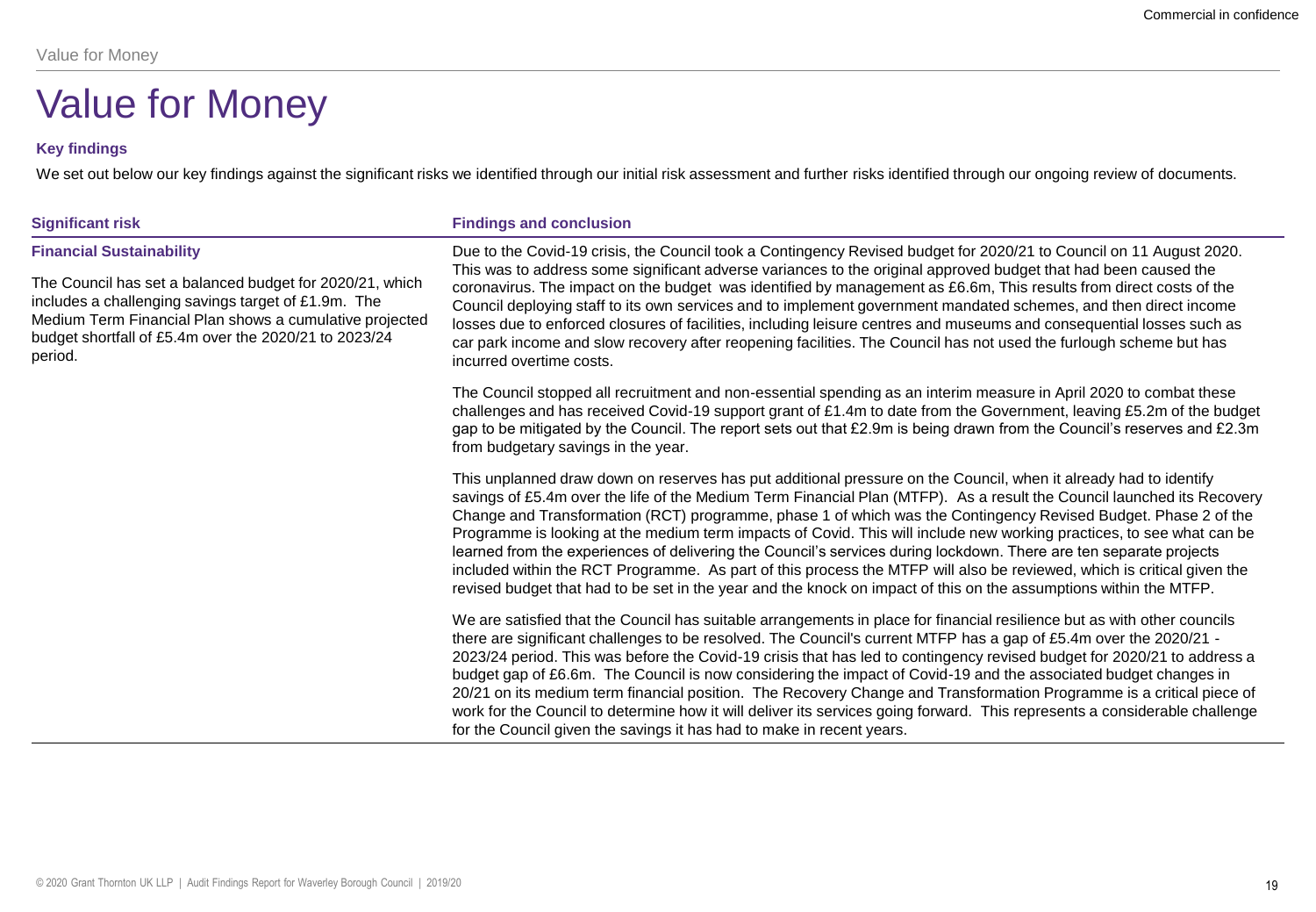### **Key findings**

We set out below our key findings against the significant risks we identified through our initial risk assessment and further risks identified through our ongoing review of documents.

### **Commercial Property Portfolio**

The Council are looking to invest further in property beyond its Local Enterprise Partnership (LEP) area into what it defines as its "area of economic opportunity" to provide a source of revenue to support the delivery of its Corporate Strategy. This is a developing area of activity for local government as highlighted by the recent NAO report "Local authority investment in commercial property". The Council needs to ensure that such investments do not expose it to unnecessary risks within the commercial property sector.

### **Significant risk Findings and conclusion**

We have reviewed the arrangements that the Council have put in place when considering its commercial property investments.

The Council sets its Capital Strategy for 2020/21 in February 2020. The Council's Property Investment Strategy is an Annex to the overarching Capital Strategy and is subject to the review of the Property Investment Advisory Board.

The Executive has the authority to bid, negotiate and complete on property acquisitions and investments, with the performance being monitored by the Value for Money Overview and Scrutiny Committee. A business case must be produced for all cases, supported by financial modelling. Before the investment proceeds it must determine:

- The reason for the investment
- The powers under which the investment is made
- The extent to which the capital invested is placed at risk
- The impact of any potential losses on financial sustainability

There is then a governance framework in place, with the Property Investment Advisory Board playing a key role in scrutinising and challenging proposals, and ensuring that appropriate due diligence has been carried out. They also ensure that the strategic direction of the portfolio and investment principles are in line with the strategy.

Each property will have an exit strategy in place to ensure that the Council can take action to prevent further loss should its objectives/required return not be achieved.

The Property Investment Strategy arrangements would appear to be appropriate but there has been no activity outside of the Waverley area to assess how this is working in practice for property outside the LEP area.

The Council have obtained legal advice from a QC who has advised a number of councils who are looking at extending their commercial property portfolio outside of their area. This advice is supportive of the Council's plans but it should be noted that this continues to be a area where guidance is developing. Investment property remains a priority in the Council's Medium Term Finance Plan, however due to the recent consultation on public sector borrowing and the potential exclusion of investment for purely return from PWLB, the Investment Strategy is being revisited alongside the MTFP revision.

The Council has not invested in property outside of the Waverley area currently, although its Property Investment Strategy would allow it to do so. This continues to be a fast moving area in Local Government and the Council is revisiting its strategy in the light of potential changes to regulations for investments funded from PWLB as part of the review of the MTFP. We have not identified a risk to our VFM conclusion.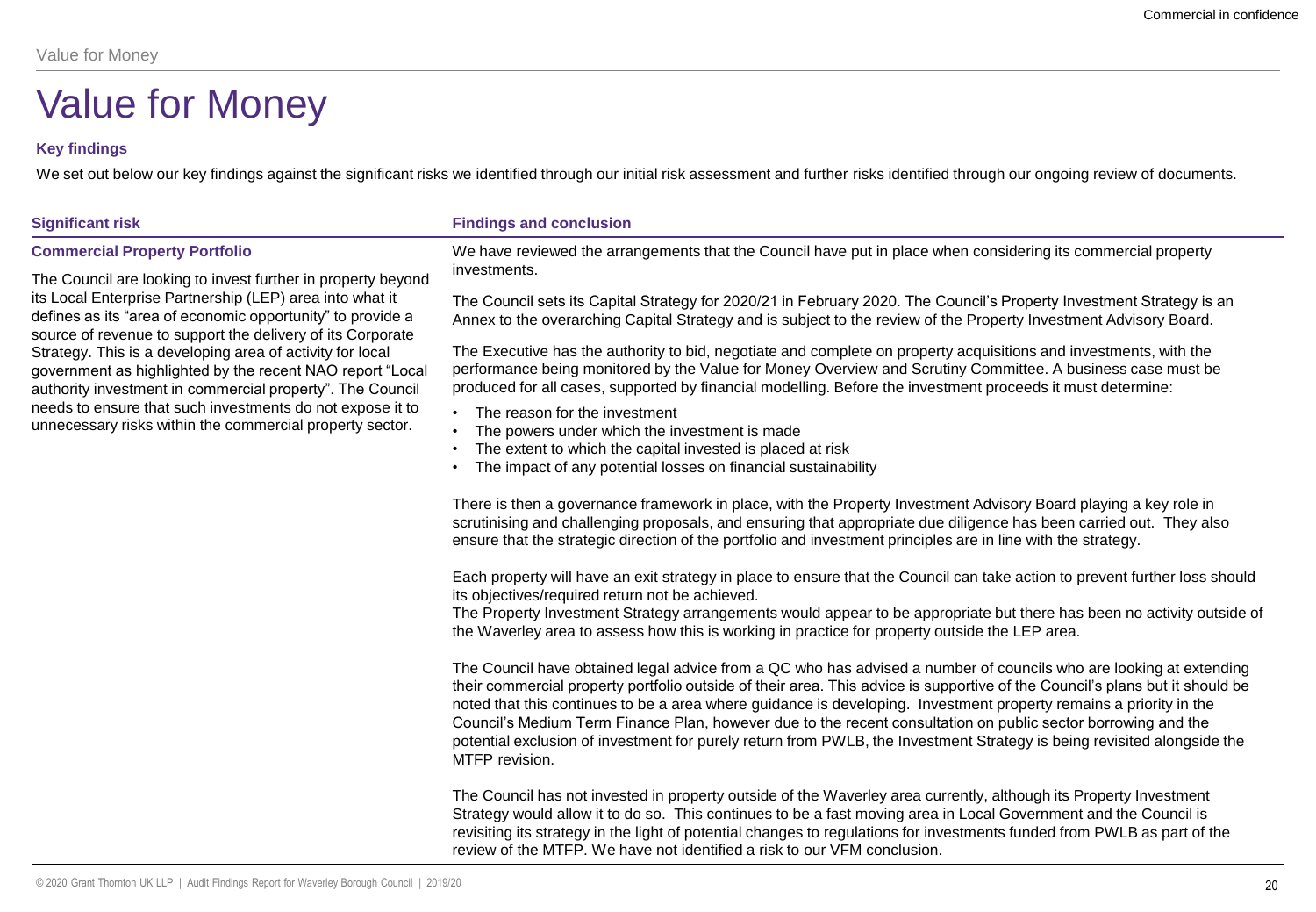### Independence and ethics

We confirm that there are no significant facts or matters that impact on our independence as auditors that we are required or wish to draw to your attention. We have complied with the Financial Reporting Council's Ethical Standard and confirm that we, as a firm, and each covered person, are independent and are able to express an objective opinion on the financial statements

We confirm that we have implemented policies and procedures to meet the requirements of the Financial Reporting Council's Ethical Standard and we as a firm, and each covered person, confirm that we are independent and are able to express an objective opinion on the financial statements.

Further, we have complied with the requirements of the National Audit Office's Auditor Guidance Note 01 issued in May 2020 which sets out supplementary guidance on ethical requirements for auditors of local public bodies.

Details of fees charged are detailed in Appendix D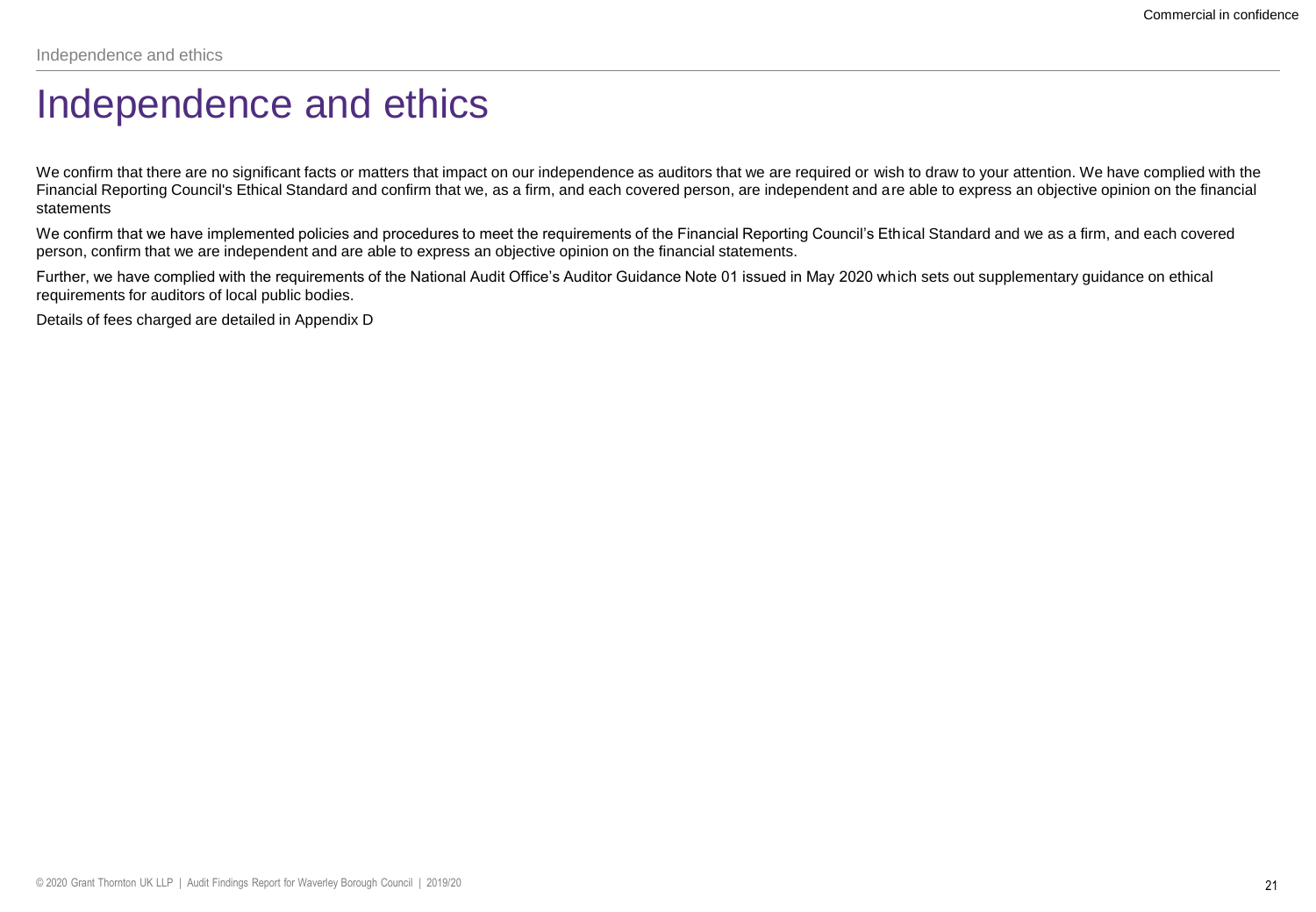### Independence and ethics

### **Audit and Non-audit services**

For the purposes of our audit we have made enquiries of all Grant Thornton UK LLP teams providing services to the Council. The following non-audit services were identified, as well as the threats to our independence and safeguards that have been applied to mitigate these threats.

|                                                                                                          |        | <b>Fees £ Threats identified</b>                    | <b>Safeguards</b>                                                                                                                                                                                                                                                                                                                                                                                                              |
|----------------------------------------------------------------------------------------------------------|--------|-----------------------------------------------------|--------------------------------------------------------------------------------------------------------------------------------------------------------------------------------------------------------------------------------------------------------------------------------------------------------------------------------------------------------------------------------------------------------------------------------|
| <b>Audit related</b>                                                                                     |        |                                                     |                                                                                                                                                                                                                                                                                                                                                                                                                                |
| Certification of Housing<br><b>Benefit Grant</b>                                                         | 29,000 | Self-Interest (because this is a<br>recurring fee)  | The level of this recurring fee taken on its own is not considered a significant threat to independence as the fee<br>for this work is £29,000 in comparison to the total fee for the audit of £48,494 and in particular relative to Grant<br>Thornton UK LLP's turnover overall. Further, there is no contingent element to the fee. These factors all mitigate<br>the perceived self-interest threat to an acceptable level. |
|                                                                                                          |        | Self review (because GT<br>provides audit services) | To mitigate against the self review threat, the timing of certification work is done after the audit has completed,<br>materiality of the amounts involved to our opinion and unlikelihood of material errors arising and the Council has<br>informed management who will decide whether to amend returns for our findings and agree the accuracy of our<br>reports on grants.                                                 |
| Certification of Housing<br>capital receipts grant                                                       | 3.000  | Self-Interest (because this is a<br>recurring fee)  | The level of this recurring fee taken on its own is not considered a significant threat to independence as the fee<br>for this work is £3,000 in comparison to the total fee for the audit of £48,494 and in particular relative to Grant<br>Thornton UK LLP's turnover overall. Further, there is no contingent element to the fee. These factors all mitigate<br>the perceived self-interest threat to an acceptable level.  |
|                                                                                                          |        | Self review (because GT<br>provides audit services) | To mitigate against the self review threat, the timing of certification work is done after the audit has completed,<br>materiality of the amounts involved to our opinion and unlikelihood of material errors arising and the Council has<br>informed management who will decide whether to amend returns for our findings and agree the accuracy of our<br>reports on grants.                                                 |
| Independent examinations<br>of Shottermill Recreation<br>Ground Trust and the<br>Bequest of Joseph Ewart | 6.000  | Self-Interest (because this is a<br>recurring fee)  | The level of this recurring fee taken on its own is not considered a significant threat to independence as the fee<br>for this work is £6,000 in comparison to the total fee for the audit of £48,494 and in particular relative to Grant<br>Thornton UK LLP's turnover overall. Further, there is no contingent element to the fee. These factors all mitigate<br>the perceived self-interest threat to an acceptable level   |

These services are consistent with the Council's policy on the allotment of non-audit work to your auditors. All services have been approved by the Audit Committee. None of the services provided are subject to contingent fees.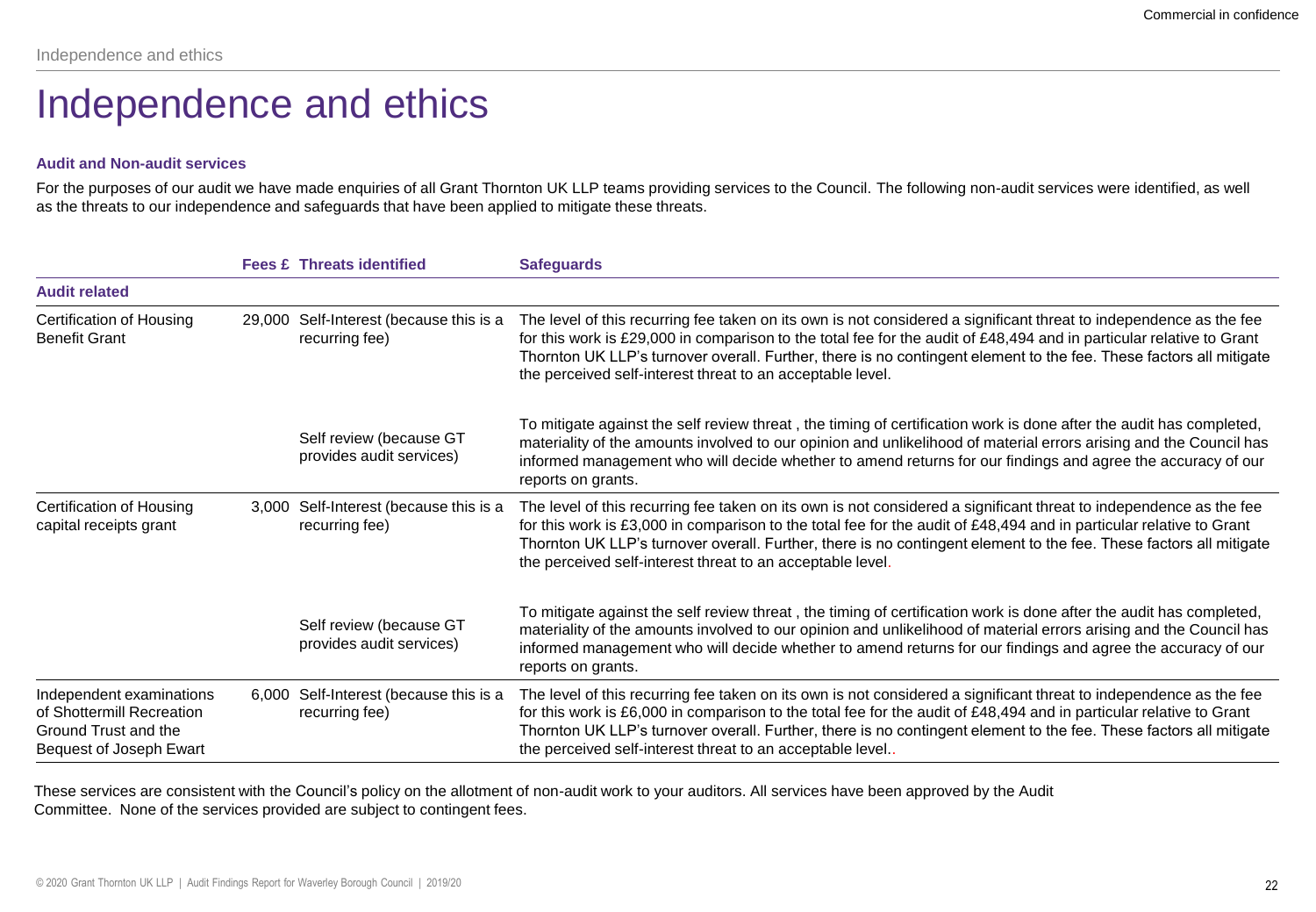### Action plan

We have identified a number of of recommendations for the Council as a result of issues identified during the course of our audit. We have agreed our recommendations with management and we will report on progress on these recommendations during the course of the 2020/21 audit. The matters reported here are limited to those deficiencies that we have identified during the course of our audit and that we have concluded are of sufficient importance to merit being reported to you in accordance with auditing standards.

| <b>Assessment</b> | <b>Issue and risk</b>                                                                                                                                                                                                             | <b>Recommendations</b>                                                                                                                                                                                                                                                                                      |  |
|-------------------|-----------------------------------------------------------------------------------------------------------------------------------------------------------------------------------------------------------------------------------|-------------------------------------------------------------------------------------------------------------------------------------------------------------------------------------------------------------------------------------------------------------------------------------------------------------|--|
|                   | <b>Management assurances - PPE valuation</b>                                                                                                                                                                                      | Management must ensure that their processes for how they gain assurance over the PPE                                                                                                                                                                                                                        |  |
| <b>Red</b>        | Management are required to ensure that they have the assurance<br>that they require that the accounts are free from material                                                                                                      | valuation work are robust. This should include senior officer review and challenge of the<br>work and findings of management's experts.                                                                                                                                                                     |  |
|                   | misstatement. This would include assurances over the work of<br>management's experts, including the valuer and the actuary. This is<br>the second successive year where there has been a material<br>adjustment to PPE valuation. | <b>Management response</b>                                                                                                                                                                                                                                                                                  |  |
|                   |                                                                                                                                                                                                                                   | Recommendation accepted and this aspect will be reviewed in the Autumn in the light of<br>the new roles and structure in the estates team. Strengthened oversight will be included in<br>the closedown plan next year.                                                                                      |  |
|                   | Segregation of duties - Property valuation                                                                                                                                                                                        | Valuation judgements and decisions should be made by the qualified valuer and should be                                                                                                                                                                                                                     |  |
| <b>Amber</b>      | The valuation expert should be objective and separate from the                                                                                                                                                                    | appropriately documented and evidenced.                                                                                                                                                                                                                                                                     |  |
|                   | preparation of the financial statements. Our audit identified evidence                                                                                                                                                            | <b>Management response</b>                                                                                                                                                                                                                                                                                  |  |
|                   | that a member of the finance team on secondment from finance<br>appeared to involved in the decision making process of the internal<br>valuer.                                                                                    | This will be picked up in the review referred to above. The finance team have supported the<br>valuer in ensuring that the amounts, as assessed by an appropriately qualified officer, are<br>reflected in the ledger and accounts and also in the provision of working papers to the<br>external auditors. |  |
|                   | <b>HRA</b> debtors                                                                                                                                                                                                                | Management must review the reason for these historic balances and clear or resolve them                                                                                                                                                                                                                     |  |
| <b>Amber</b>      | The Council was unable to provide a breakdown of approximately                                                                                                                                                                    | as appropriate.                                                                                                                                                                                                                                                                                             |  |
|                   | £300k of historic balances within the HRA debtors.                                                                                                                                                                                | <b>Management response</b>                                                                                                                                                                                                                                                                                  |  |
|                   |                                                                                                                                                                                                                                   | The finance team are still working on this and are confident that a significant element of the<br>unidentified amount will be explained. However, it is recognised that this issue needs to be<br>resolved within the Orchard system and resource will be allocated to this immediately.                    |  |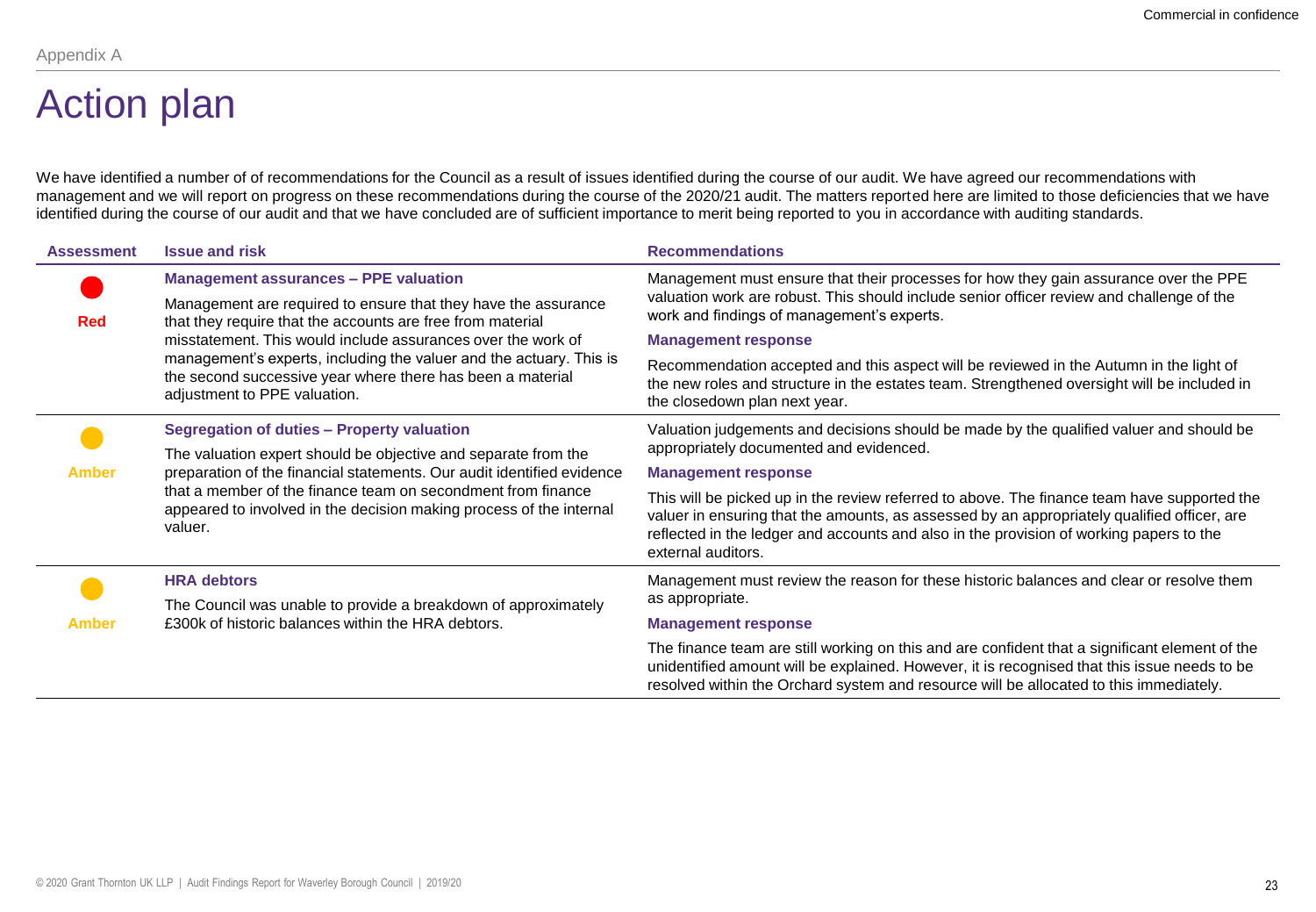## Action plan

We have identified a number of recommendations for the Council as a result of issues identified during the course of our audit. We have agreed our recommendations with management and we will report on progress on these recommendations during the course of the 2020/21 audit. The matters reported here are limited to those deficiencies that we have identified during the course of our audit and that we have concluded are of sufficient importance to merit being reported to you in accordance with auditing standards.

| <b>Assessment</b> | <b>Issue and risk</b>                                                                                                                                                                                                      | <b>Recommendations</b>                                                                                                                                                                                                                                                                                                                                                                          |
|-------------------|----------------------------------------------------------------------------------------------------------------------------------------------------------------------------------------------------------------------------|-------------------------------------------------------------------------------------------------------------------------------------------------------------------------------------------------------------------------------------------------------------------------------------------------------------------------------------------------------------------------------------------------|
|                   | <b>Narrative Report</b><br>The disclosures in the Narrative Report could be enhanced by                                                                                                                                    | We recommend the Council could enhance the information reported within the Narrative<br>Report in line with the Code recommendations and suggestions.                                                                                                                                                                                                                                           |
| <b>Green</b>      | further details on the following areas:                                                                                                                                                                                    | <b>Management response</b>                                                                                                                                                                                                                                                                                                                                                                      |
|                   | Details of the performance indicators used by the Council and its<br>performance against them                                                                                                                              | Officers appreciate the suggestions and are grateful for the good practice that Grant<br>Thornton are able to identify from other councils' narrative statements.                                                                                                                                                                                                                               |
|                   | Detailing the financial performance in line with the EFA and<br>management accounts format, including budgetary information.                                                                                               |                                                                                                                                                                                                                                                                                                                                                                                                 |
|                   | The Medium Term Financial Plan section could include details of<br>the budget gaps in future years to emphasise the challenges<br>faced by the Council.                                                                    |                                                                                                                                                                                                                                                                                                                                                                                                 |
|                   | <b>Heritage assets valuation</b>                                                                                                                                                                                           | The Council must ensure that it revalues its heritage assets on a more regular basis.                                                                                                                                                                                                                                                                                                           |
| <b>Amber</b>      | The last insurance revaluation on one of the Council's heritage                                                                                                                                                            | <b>Management response</b>                                                                                                                                                                                                                                                                                                                                                                      |
|                   | assets (on which its value is based in the accounts) was in 2011.                                                                                                                                                          | Noted and the Corporate Asset Manager will implement an appropriate valuation frequency<br>for future years.                                                                                                                                                                                                                                                                                    |
|                   | <b>Expenditure and income analysed by nature</b>                                                                                                                                                                           | The Council should review its process for the production of this note to ensure that it                                                                                                                                                                                                                                                                                                         |
|                   | The analysis of the Council's expenditure and income in Note 7 was                                                                                                                                                         | eliminates any double counting and allows the figures to be agreed to the trial balance.                                                                                                                                                                                                                                                                                                        |
| <b>Amber</b>      | extremely difficult to agree and included double counting of                                                                                                                                                               | <b>Management response</b>                                                                                                                                                                                                                                                                                                                                                                      |
|                   | recharges in fees and charges (£448k) and other service<br>expenditure (£2.1m).                                                                                                                                            | Noted and a review will be undertaken to facilitate an easier and more robust analysis.                                                                                                                                                                                                                                                                                                         |
|                   | Agreement of the trial balance to the financial statements                                                                                                                                                                 | The Council should review its cost centre structures and coding arrangements as manual                                                                                                                                                                                                                                                                                                          |
| <b>Amber</b>      | The agreement of the trial balance to the Consolidated Income and                                                                                                                                                          | adjustments increase the risk of error and manipulation.                                                                                                                                                                                                                                                                                                                                        |
|                   | Expenditure Statement includes lots of manual adjustments,                                                                                                                                                                 | <b>Management response</b>                                                                                                                                                                                                                                                                                                                                                                      |
|                   | including for recharges, investment property, reserve movements<br>and revenue grants. The level of manual adjustment also meant<br>what should be a straight forward audit task took much longer that<br>we would expect. | The ledger is structured to enable sound internal reporting and monitoring at service level.<br>Some manual adjustment is necessary to represent the figures according to the<br>requirements of the code of practice governing year end accounts. However, officers<br>accept that the process could be improved and simplified and this review will be instigated<br>as a matter of priority. |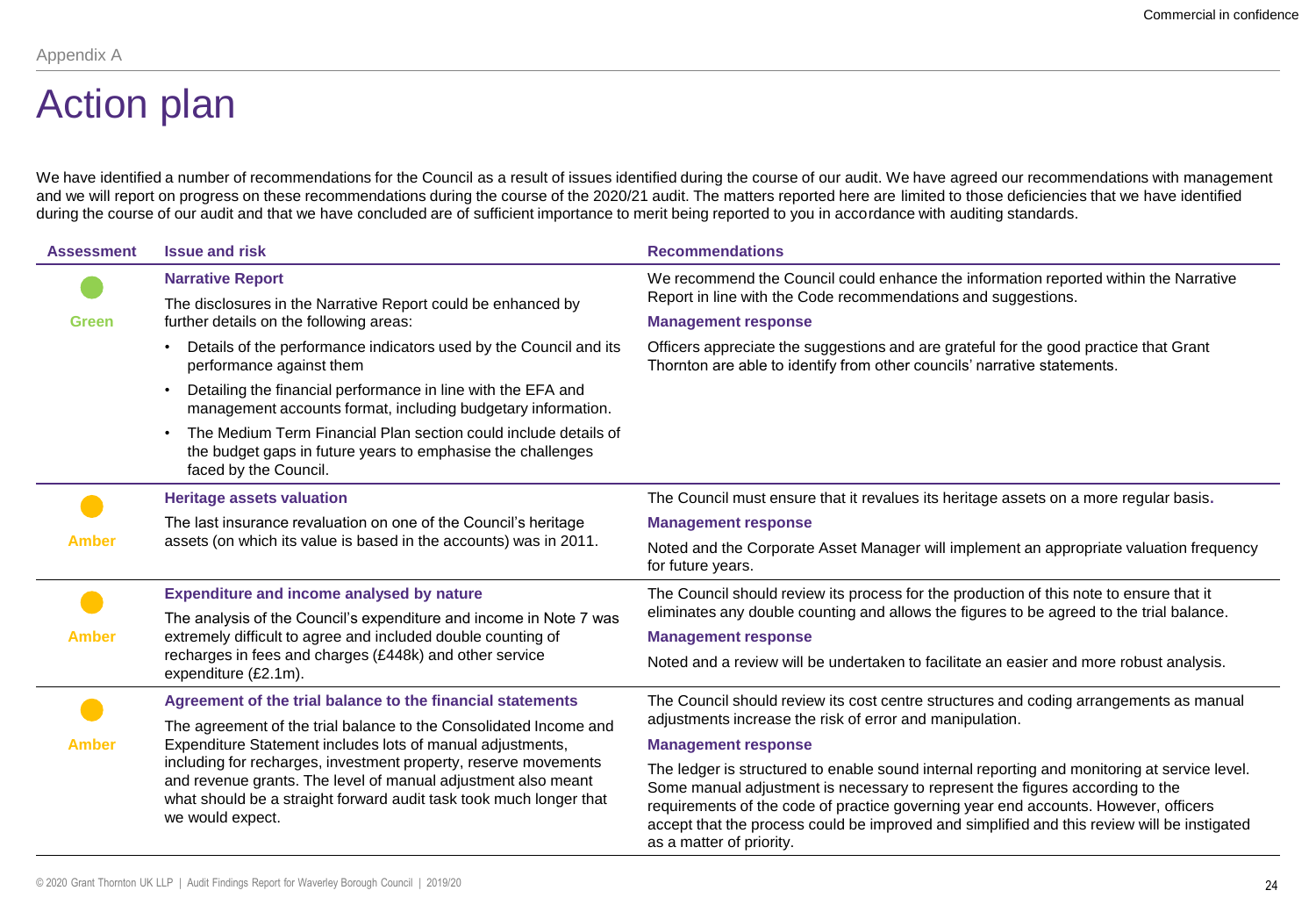### Follow up of prior year recommendations

We identified the following issues in the audit of Waverley Borough Council's 2018/19 financial statements, which resulted in one recommendation being reported in our 2018/19 Audit Findings report.

| <b>Assessment</b> | Issue and risk previously communicated                                                                                                                                                                                                                                      | Update on actions taken to address the issue                                                                                                                                                                                                                                                                                                           |
|-------------------|-----------------------------------------------------------------------------------------------------------------------------------------------------------------------------------------------------------------------------------------------------------------------------|--------------------------------------------------------------------------------------------------------------------------------------------------------------------------------------------------------------------------------------------------------------------------------------------------------------------------------------------------------|
|                   | Following challenge from the audit team, a material adjustment<br>has been made to the Council's Property, Plant and Equipment.<br>Management are required to assure themselves that their<br>financial statements are free from material misstated each<br>financial year. | The issues identified from the 2018/19 audit were addressed for 2019/20, however a<br>material adjustment has been made to the Council's Property, Plant and Equipment<br>again in 2019/20. Management are required to assure themselves over the work of<br>their experts and to ensure that their financial statements are free from material error. |
|                   | We recommended that the issues identified in this year's audit<br>are addressed in valuation arrangements moving forwards.                                                                                                                                                  |                                                                                                                                                                                                                                                                                                                                                        |

#### **Assessment**

✓ Action completed

**X** Not yet addressed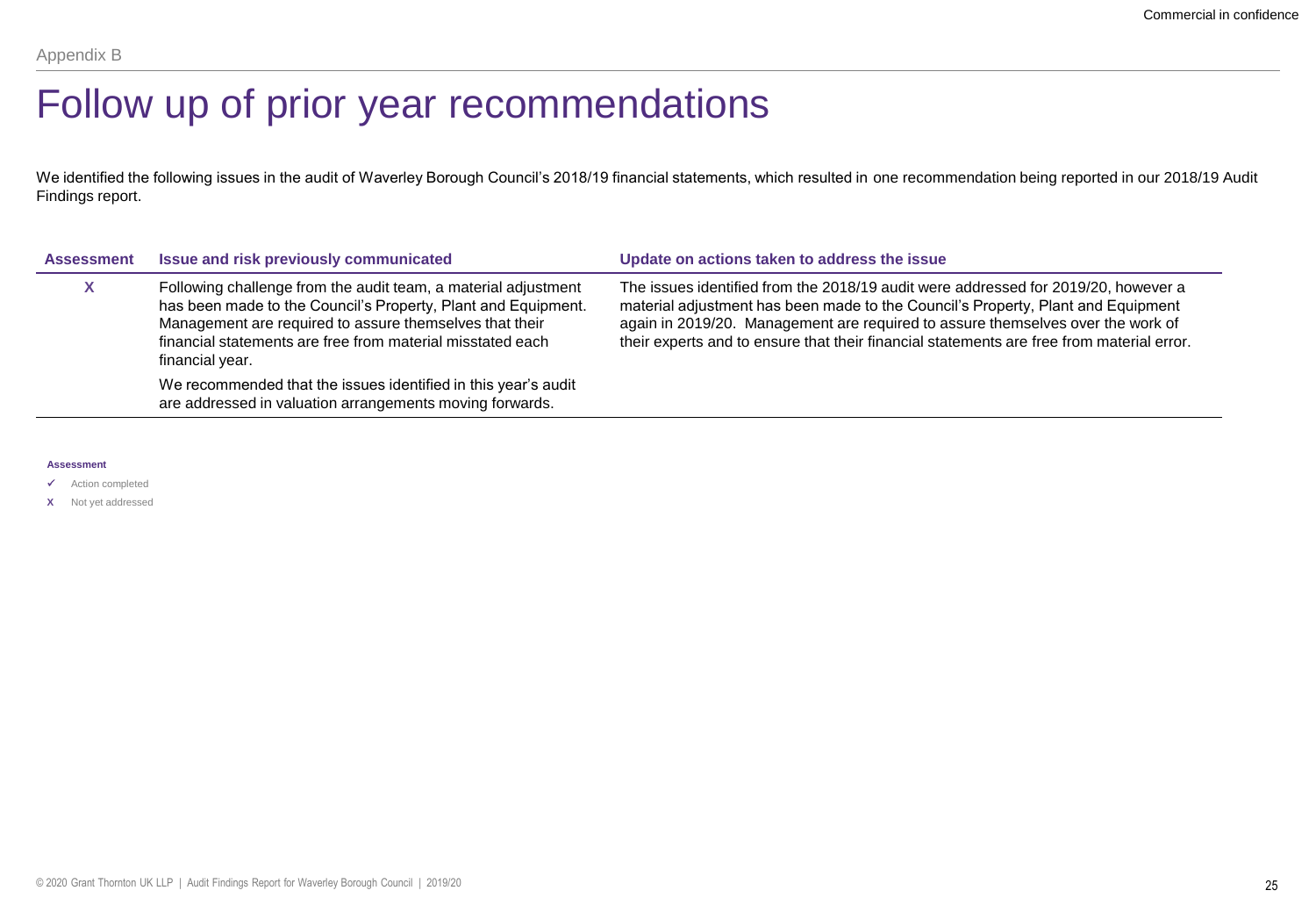### Audit adjustments

We are required to report all non trivial misstatements to those charged with governance, whether or not the accounts have been adjusted by management.

### **Impact of adjusted misstatements**

All adjusted misstatements are set out in detail below along with the impact on the key statements and the reported net expenditure for the year ending 31 March 2020.

| <b>Detail</b>                                                                                                                      | <b>Expenditure Statement £'000</b> | <b>Comprehensive Income and Statement of Financial Position</b><br>£' 000 | Impact on total net<br>expenditure £'000 |
|------------------------------------------------------------------------------------------------------------------------------------|------------------------------------|---------------------------------------------------------------------------|------------------------------------------|
| Indexation had not been applied to the Council's HRA dwellings.<br>Indexation of 1.95% has now been applied in the amend accounts. |                                    |                                                                           |                                          |
| Council dwellings                                                                                                                  |                                    | 8,221                                                                     |                                          |
| Unusable reserves                                                                                                                  |                                    | (8,221)                                                                   |                                          |
| Surplus on revaluation of non-current assets                                                                                       | (8.221)                            |                                                                           |                                          |
| <b>Overall impact</b>                                                                                                              | (8, 221)                           | <b>Nil</b>                                                                | <b>Nil</b>                               |

### **Misclassification and disclosure changes**

The table below provides details of misclassification and disclosure changes identified during the audit which have been made in the final set of financial statements.

| <b>Disclosure omission</b>                            | <b>Detail</b>                                                                                                                                                                                                                                                                                                                                  | <b>Adjusted?</b> |
|-------------------------------------------------------|------------------------------------------------------------------------------------------------------------------------------------------------------------------------------------------------------------------------------------------------------------------------------------------------------------------------------------------------|------------------|
| Use of the going concern assumption                   | The draft financial statements do not make any reference to the accounts being prepared on a going<br>concern basis.                                                                                                                                                                                                                           |                  |
| Note $3$ – Critical judgements                        | The critical judgements note should only disclose judgements that are material to the Council's financial<br>statements                                                                                                                                                                                                                        |                  |
| Note 4 – Estimation uncertainty                       | The estimation uncertainty note should only disclose where estimation uncertainty could be material to the<br>financial statements                                                                                                                                                                                                             |                  |
| Note 7 - Expenditure and income analysed by<br>nature | The analysis of the Council's expenditure and income in Note 7 included double counting of recharges in<br>fees and charges (£448k) and other service expenditure ( $£2.1m$ ). There was also a classification error<br>between Grant Income and Fees, Charges and Other Service Income of £286k due to a formula error in<br>the spreadsheet. |                  |
| Note 11 – Property, Plant and equipment               | The format of the note with a line adjusting the cost for impairment was not in line with the Code.                                                                                                                                                                                                                                            |                  |
| Note 11 – Property, Plant and equipment               | Downward revaluations of council dwellings had been incorrectly disclosed as impairments.                                                                                                                                                                                                                                                      |                  |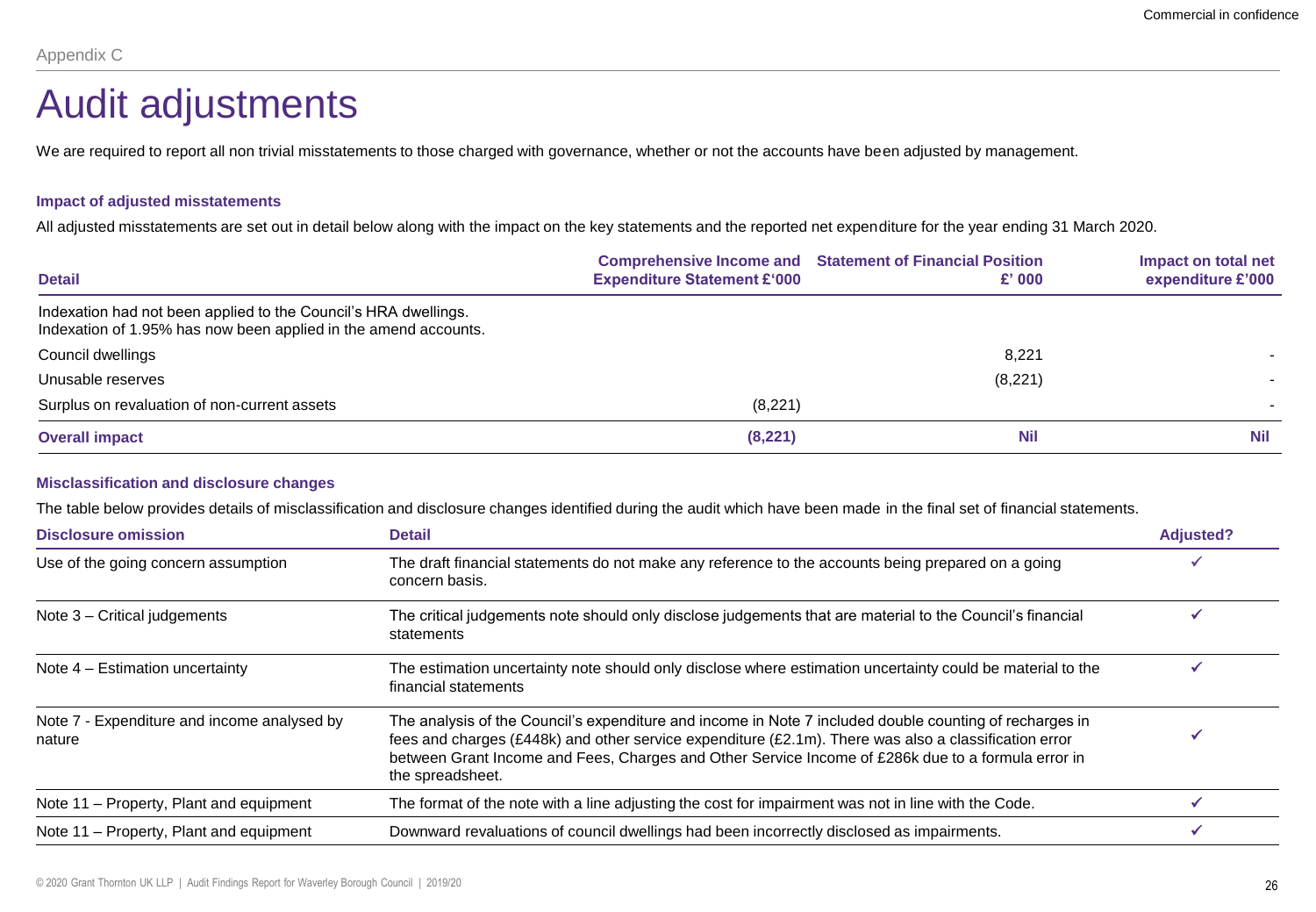### Audit adjustments

**Impact of unadjusted misstatements** There are no unadjusted misstatement.

**Impact of prior year unadjusted misstatements** There were no prior year unadjusted misstatements.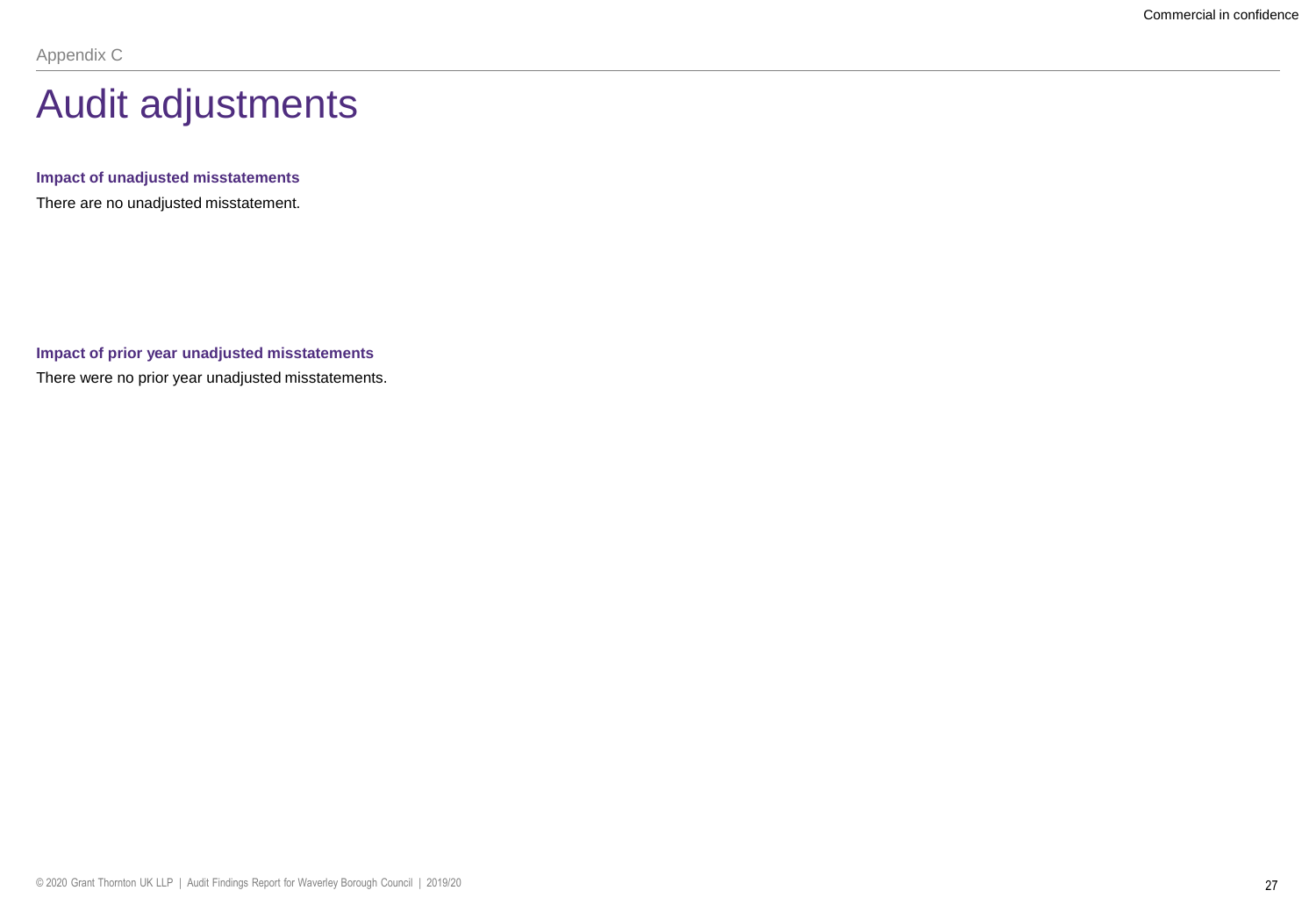### Fees

We confirm below our final fees charged for the audit and provision of non-audit services

| <b>Audit fees</b>                       | <b>Proposed fee</b> | <b>Final fee</b> |
|-----------------------------------------|---------------------|------------------|
| Council audit                           | 41,494              | 41,494           |
| Audit Fee variations                    | 7,500               | <b>TBC</b>       |
| <b>Total audit fees (excluding VAT)</b> | £48,994             | <b>TBC</b>       |

We set out in our audit plan how the Financial Reporting Council has set its expectation of improved financial reporting from organisations and the need for auditors to demonstrate increased scepticism and challenge and to undertake additional and more robust testing. This, coupled with the recent impact of Covid 19, the increased time taken in managing the audit in a more remote working environment, delays in responses to audit queries and additional time taken to resolve issues with some supporting working paper, has clearly impacted our work. We will need to review the actual audit inputs required at the conclusion of our work, to assess any fee implications arising from this. We will advise the Chief Finance Officer and the Audit Committee of any proposed variations to our fees once reviewed.

The proposed fees of £48,994 reconcile to the financial statements.

| <b>Non-audit fees for other services</b>                                                        | <b>Proposed fee</b> |
|-------------------------------------------------------------------------------------------------|---------------------|
| Certification of Housing benefits grant                                                         | 29.000*             |
| Certification of Housing capital receipts grant                                                 | $3,000*$            |
| Independent examinations of Shottermill Recreation Ground Trust and the Bequest of Joseph Ewart | $6,000*$            |
| <b>Total non- audit fees (excluding VAT)</b>                                                    | £38,000             |

\* Estimated fees as work has not yet commenced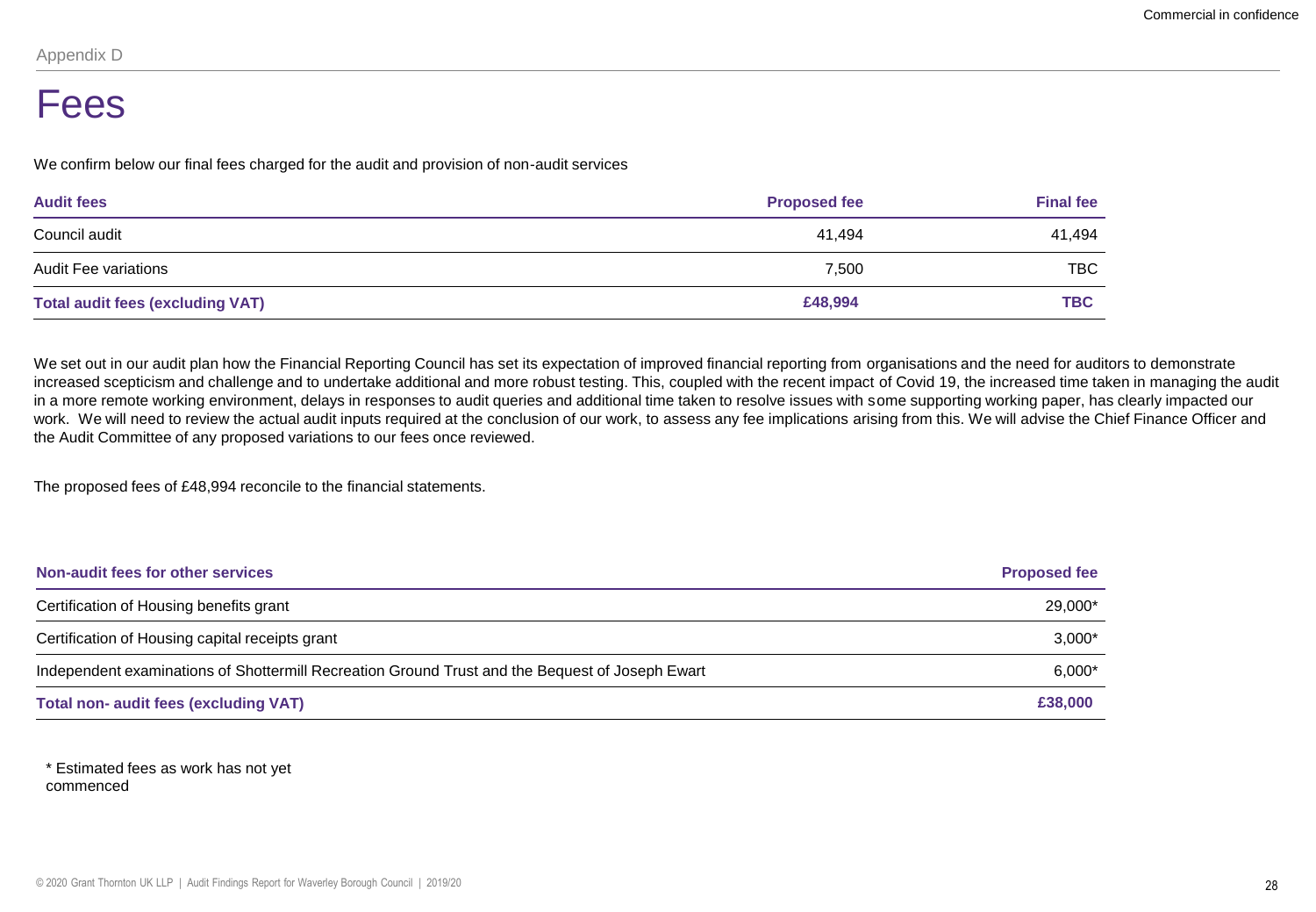## Audit opinion

We anticipate we will provide the Council with an unmodified audit report with the inclusion of an "Emphasis of matter" regarding the valuation of property, plant and **equipment**

**Independent auditor's report to the members of Waverley Borough Council**

#### **Report on the Audit of the Financial Statements**

#### **Opinion**

We have audited the financial statements of Waverley Borough Council (the 'Authority') and its subsidiaries (the 'group') for the year ended 31 March 2020 which comprise the Group Comprehensive Income and Expenditure Statement, the Group Movement in Reserves Statement, the Group Balance Sheet, the Group Cash Flow Statement, the Housing Revenue Account Income and Expenditure Statement, the Movement on the Housing Revenue Account Statement, the Collection Fund and notes to the financial statements, including a summary of significant accounting policies. The financial reporting framework that has been applied in their preparation is applicable law and the CIPFA/LASAAC code of practice on local authority accounting in the United Kingdom 2019/20.

In our opinion, the financial statements:

- give a true and fair view of the financial position of the group and of the Authority as at 31 March 2020 and of the group's expenditure and income and the Authority's expenditure and income for the year then ended;
- have been properly prepared in accordance with the CIPFA/LASAAC code of practice on local authority accounting in the United Kingdom 2019/20; and
- have been prepared in accordance with the requirements of the Local Audit and Accountability Act 2014.

#### **Basis for opinion**

We conducted our audit in accordance with International Standards on Auditing (UK) (ISAs (UK)) and applicable law. Our responsibilities under those standards are further described in the 'Auditor's responsibilities for the audit of the financial statements' section of our report. We are independent of the group and the Authority in accordance with the ethical requirements that are relevant to our audit of the financial statements in the UK, including the FRC's Ethical Standard, and we have fulfilled our other ethical responsibilities in accordance with these requirements. We believe that the audit evidence we have obtained is sufficient and appropriate to provide a basis for our opinion.

#### **The impact of macro-economic uncertainties on our audit**

Our audit of the financial statements requires us to obtain an understanding of all relevant uncertainties, including those arising as a consequence of the effects of macro-economic uncertainties such as Covid-19 and Brexit. All audits assess and challenge the reasonableness of estimates made by the Strategic Director and the related disclosures and the appropriateness of the going concern basis of preparation of the financial statements. All of these depend on assessments of the future economic environment and the group's and Authority's future operational arrangements. Covid-19 and Brexit are amongst the most significant economic events currently faced by the UK, and at the date of this

report their effects are subject to unprecedented levels of uncertainty, with the full range of possible outcomes and their impacts unknown. We applied a standardised firm-wide approach in response to these uncertainties when assessing the group's and Authority's future operational arrangements. However, no audit should be expected to predict the unknowable factors or all possible future implications for an authority associated with these particular events.

#### **Conclusions relating to going concern**

We have nothing to report in respect of the following matters in relation to which the ISAs (UK) require us to report to you where:

- the Strategic Director's use of the going concern basis of accounting in the preparation of the financial statements is not appropriate; or
- the Strategic Director has not disclosed in the financial statements any identified material uncertainties that may cast significant doubt about the group's or the Authority's ability to continue to adopt the going concern basis of accounting for a period of at least twelve months from the date when the financial statements are authorised for issue.

In our evaluation of the Strategic Director's conclusions, and in accordance with the expectation set out within the CIPFA/LASAAC code of practice on local authority accounting in the United Kingdom 2019/20 that the Authority's financial statements shall be prepared on a going concern basis, we considered the risks associated with the group's and Authority's operating activities, including effects arising from macro-economic uncertainties such as Covid-19 and Brexit. We analysed how those risks might affect the group's and Authority's financial resources or ability to continue operations over the period of at least twelve months from the date when the financial statements are authorised for issue. In accordance with the above, we have nothing to report in these respects.

However, as we cannot predict all future events or conditions and as subsequent events may result in outcomes that are inconsistent with judgements that were reasonable at the time they were made, the absence of reference to a material uncertainty in this auditor's report is not a guarantee that the Authority or group will continue in operation.

#### **Emphasis of Matter – effects of Covid-19 on the valuation of land and buildings**

We draw attention to Note 4 of the financial statements, which describes the effects of the Covid-19 pandemic on the valuation of the Authority's and group's land and buildings as at 31 March 2020. As, disclosed in note 4 to the financial statements, the Covid-19 pandemic created a period of significant uncertainty in relation to many factors that historically have acted as drivers of the property investment and letting markets, with major adverse impacts affecting global stock markets, future economic growth forecasts, and business and consumer confidence. A material valuation uncertainty was therefore disclosed in the Authority's property valuer's report. Our opinion is not modified in respect of this matter.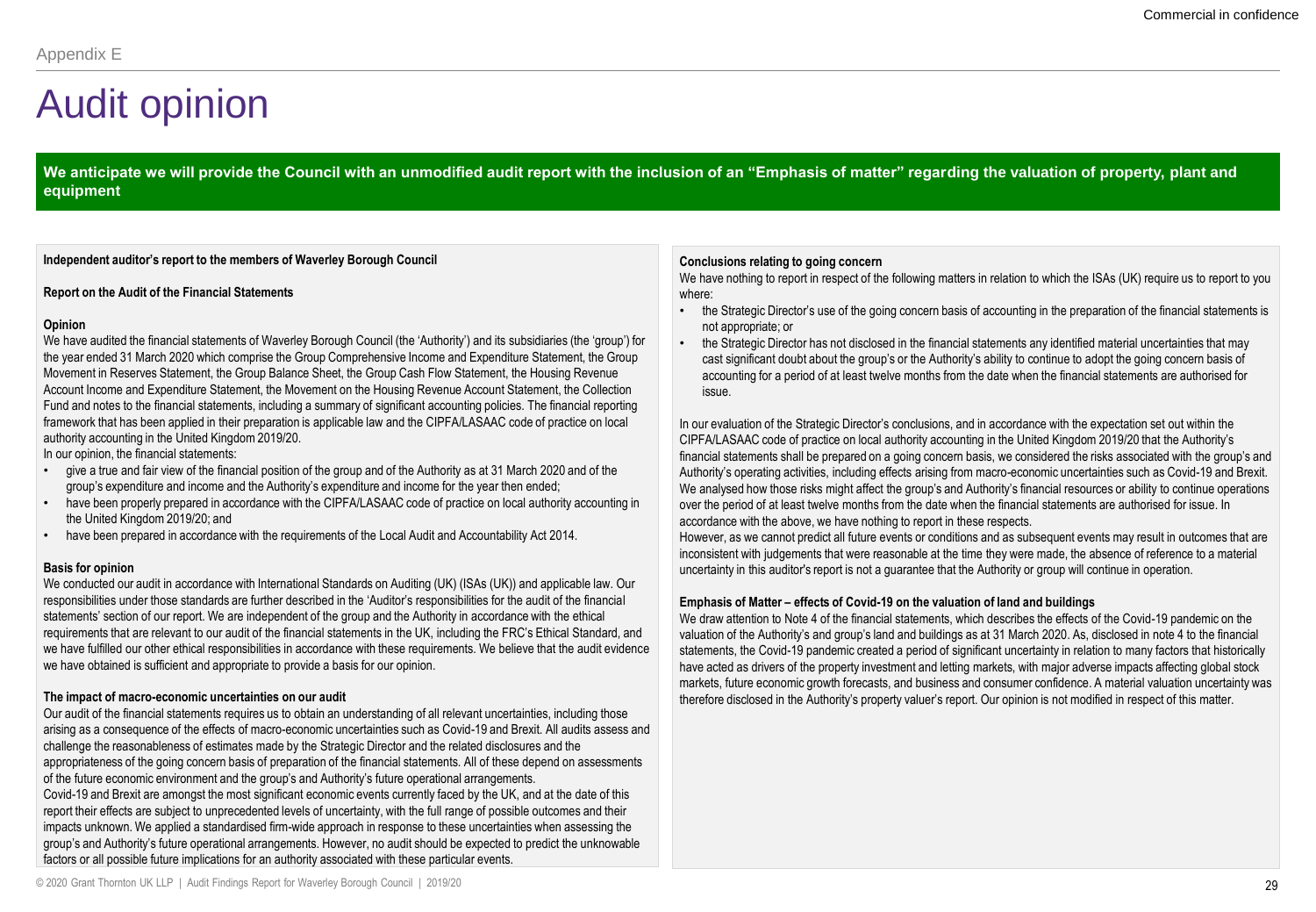## Audit opinion

#### **Other information**

The Strategic Director is responsible for the other information. The other information comprises the information included in the Annual Financial Report, other than the Authority and group financial statements and our auditor's report thereon. Our opinion on the financial statements does not cover the other information and, except to the extent otherwise explicitly stated in our report, we do not express any form of assurance conclusion thereon.

In connection with our audit of the financial statements, our responsibility is to read the other information and, in doing so, consider whether the other information is materially inconsistent with the financial statements or our knowledge of the group and Authority obtained in the audit or otherwise appears to be materially misstated. If we identify such material inconsistencies or apparent material misstatements, we are required to determine whether there is a material misstatement in the financial statements or a material misstatement of the other information. If, based on the work we have performed, we conclude that there is a material misstatement of this other information, we are required to report that fact. We have nothing to report in this regard.

#### **Other information we are required to report on by exception under the Code of Audit Practice**

Under the Code of Audit Practice published by the National Audit Office on behalf of the Comptroller and Auditor General (the Code of Audit Practice) we are required to consider whether the Annual Governance Statement does not comply with the 'delivering good governance in Local Government Framework 2016 Edition' published by CIPFA and SOLACE or is misleading or inconsistent with the information of which we are aware from our audit. We are not required to consider whether the Annual Governance Statement addresses all risks and controls or that risks are satisfactorily addressed by internal controls.

We have nothing to report in this regard.

#### **Opinion on other matter required by the Code of Audit Practice**

In our opinion, based on the work undertaken in the course of the audit of the financial statements and our knowledge of the Authority gained through our work in relation to the Authority's arrangements for securing economy, efficiency and effectiveness in its use of resources, the other information published together with the financial statements in the Annual Financial Report, for the financial year for which the financial statements are prepared is consistent with the financial statements.

#### **Matters on which we are required to report by exception**

Under the Code of Audit Practice, we are required to report to you if:

- we issue a report in the public interest under section 24 of the Local Audit and Accountability Act 2014 in the course of, or at the conclusion of the audit; or
- we make a written recommendation to the Authority under section 24 of the Local Audit and Accountability Act 2014 in the course of, or at the conclusion of the audit; or
- we make an application to the court for a declaration that an item of account is contrary to law under Section 28 of the Local Audit and Accountability Act 2014 in the course of, or at the conclusion of the audit; or;
- we issue an advisory notice under Section 29 of the Local Audit and Accountability Act 2014 in the course of, or at the conclusion of the audit; or
- we make an application for judicial review under Section 31 of the Local Audit and Accountability Act 2014, in the course of, or at the conclusion of the audit.
- We have nothing to report in respect of the above matters.

### **Responsibilities of the Authority, the Strategic Director and Those Charged with Governance for the financial statements**

As explained more fully in the Statement of Responsibilities for the Statement of Accounts the Authority is required to make arrangements for the proper administration of its financial affairs and to secure that one of its officers has the responsibility for the administration of those affairs. In this authority, that officer is the Strategic Director. The Strategic Director is responsible for the preparation of the Statement of Accounts, which includes the financial statements, in accordance with proper practices as set out in the CIPFA/LASAAC code of practice on local authority accounting in the United Kingdom 2019/20, for being satisfied that they give a true and fair view, and for such internal control as the Strategic Director determines is necessary to enable the preparation of financial statements that are free from material misstatement, whether due to fraud or error.

In preparing the financial statements, the Strategic Director is responsible for assessing the group's and the Authority's ability to continue as a going concern, disclosing, as applicable, matters related to going concern and using the going concern basis of accounting unless there is an intention by government that the services provided by the Authority will no longer be provided.

The Audit Committee is Those Charged with Governance. Those charged with governance are responsible for overseeing the Authority's financial reporting process.

### **Auditor's responsibilities for the audit of the financial statements**

Our objectives are to obtain reasonable assurance about whether the financial statements as a whole are free from material misstatement, whether due to fraud or error, and to issue an auditor's report that includes our opinion. Reasonable assurance is a high level of assurance, but is not a guarantee that an audit conducted in accordance with ISAs (UK) will always detect a material misstatement when it exists. Misstatements can arise from fraud or error and are considered material if, individually or in the aggregate, they could reasonably be expected to influence the economic decisions of users taken on the basis of these financial statements.

A further description of our responsibilities for the audit of the financial statements is located on the Financial Reporting Council's website at: www.frc.org.uk/auditorsresponsibilities. This description forms part of our auditor's report.

#### **Report on other legal and regulatory requirements - Conclusion on the Authority's arrangements for securing economy, efficiency and effectiveness in its use of resources**

#### **Conclusion**

On the basis of our work, having regard to the guidance on the specified criterion issued by the Comptroller and Auditor General in April 2020, we are satisfied that the Authority put in place proper arrangements for securing economy, efficiency and effectiveness in its use of resources for the year ended 31 March 2020.

#### **Responsibilities of the Authority**

The Authority is responsible for putting in place proper arrangements for securing economy, efficiency and effectiveness in its use of resources, to ensure proper stewardship and governance, and to review regularly the adequacy and effectiveness of these arrangements.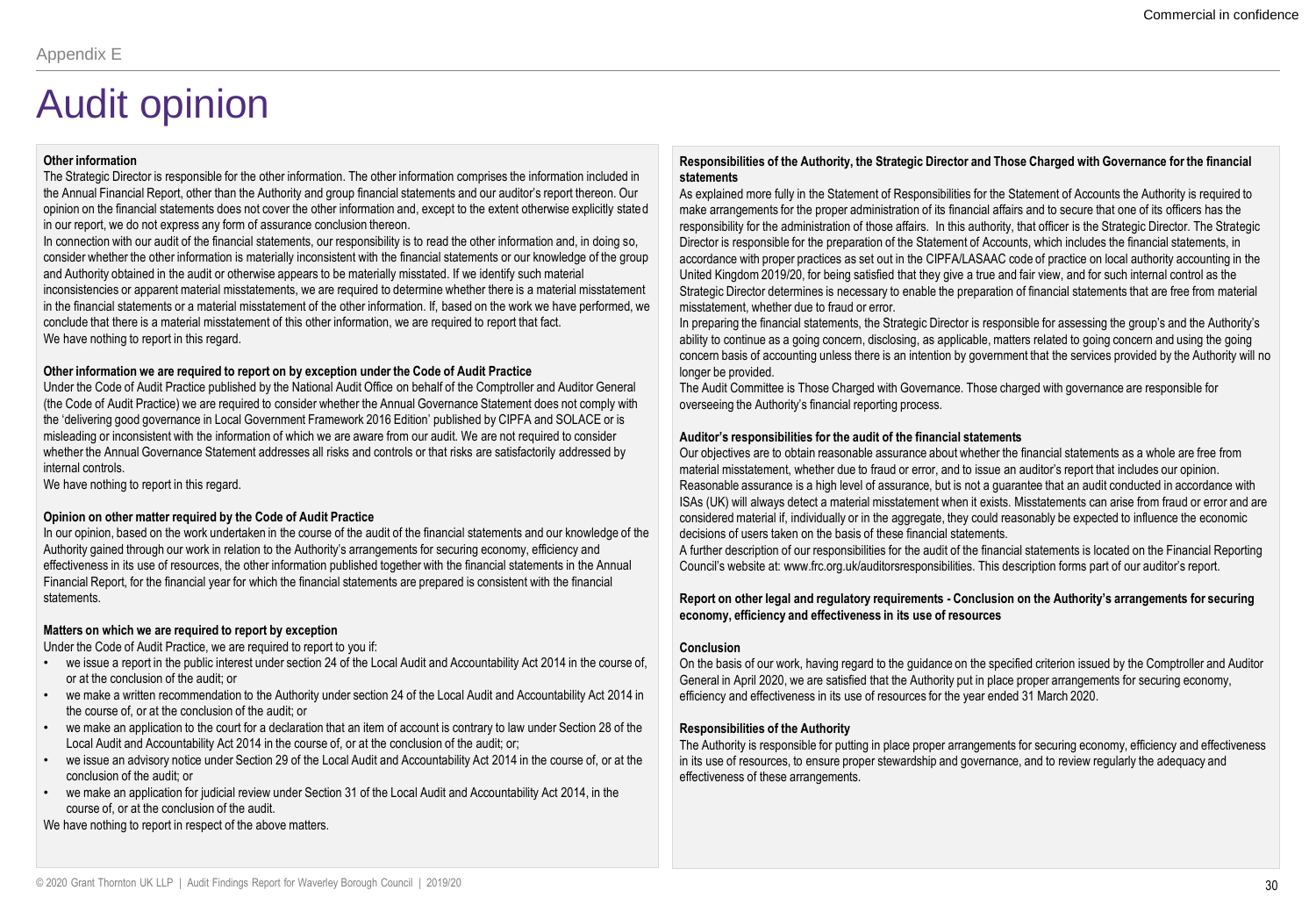### Audit opinion

#### **Auditor's responsibilities for the review of the Authority's arrangements for securing economy, efficiency and effectiveness in its use of resources**

We are required under Section 20(1)(c) of the Local Audit and Accountability Act 2014 to be satisfied that the Authority has made proper arrangements for securing economy, efficiency and effectiveness in its use of resources. We are not required to consider, nor have we considered, whether all aspects of the Authority's arrangements for securing economy, efficiency and effectiveness in its use of resources are operating effectively.

We have undertaken our review in accordance with the Code of Audit Practice, having regard to the guidance on the specified criterion issued by the Comptroller and Auditor General in April 2020, as to whether in all significant respects the Authority had proper arrangements to ensure it took properly informed decisions and deployed resources to achieve planned and sustainable outcomes for taxpayers and local people. The Comptroller and Auditor General determined this criterion as that necessary for us to consider under the Code of Audit Practice in satisfying ourselves whether the Authority put in place proper arrangements for securing economy, efficiency and effectiveness in its use of resources for the year ended 31 March 2020.

We planned our work in accordance with the Code of Audit Practice. Based on our risk assessment, we undertook such work as we considered necessary to be satisfied that the Authority has put in place proper arrangements for securing economy, efficiency and effectiveness in its use of resources.

#### **Report on other legal and regulatory requirements - Certificate**

We certify that we have completed the audit of the financial statements of Waverley Borough Council in accordance with the requirements of the Local Audit and Accountability Act 2014 and the Code of Audit Practice.

#### **Use of our report**

This report is made solely to the members of the Authority, as a body, in accordance with Part 5 of the Local Audit and Accountability Act 2014 and as set out in paragraph 43 of the Statement of Responsibilities of Auditors and Audited Bodies published by Public Sector Audit Appointments Limited. Our audit work has been undertaken so that we might state to the Authority's members those matters we are required to state to them in an auditor's report and for no other purpose. To the fullest extent permitted by law, we do not accept or assume responsibility to anyone other than the Authority and the Authority's members as a body, for our audit work, for this report, or for the opinions we have formed.

Jon Roberts, Key Audit Partner for and on behalf of Grant Thornton UK LLP, Local Auditor

Bristol